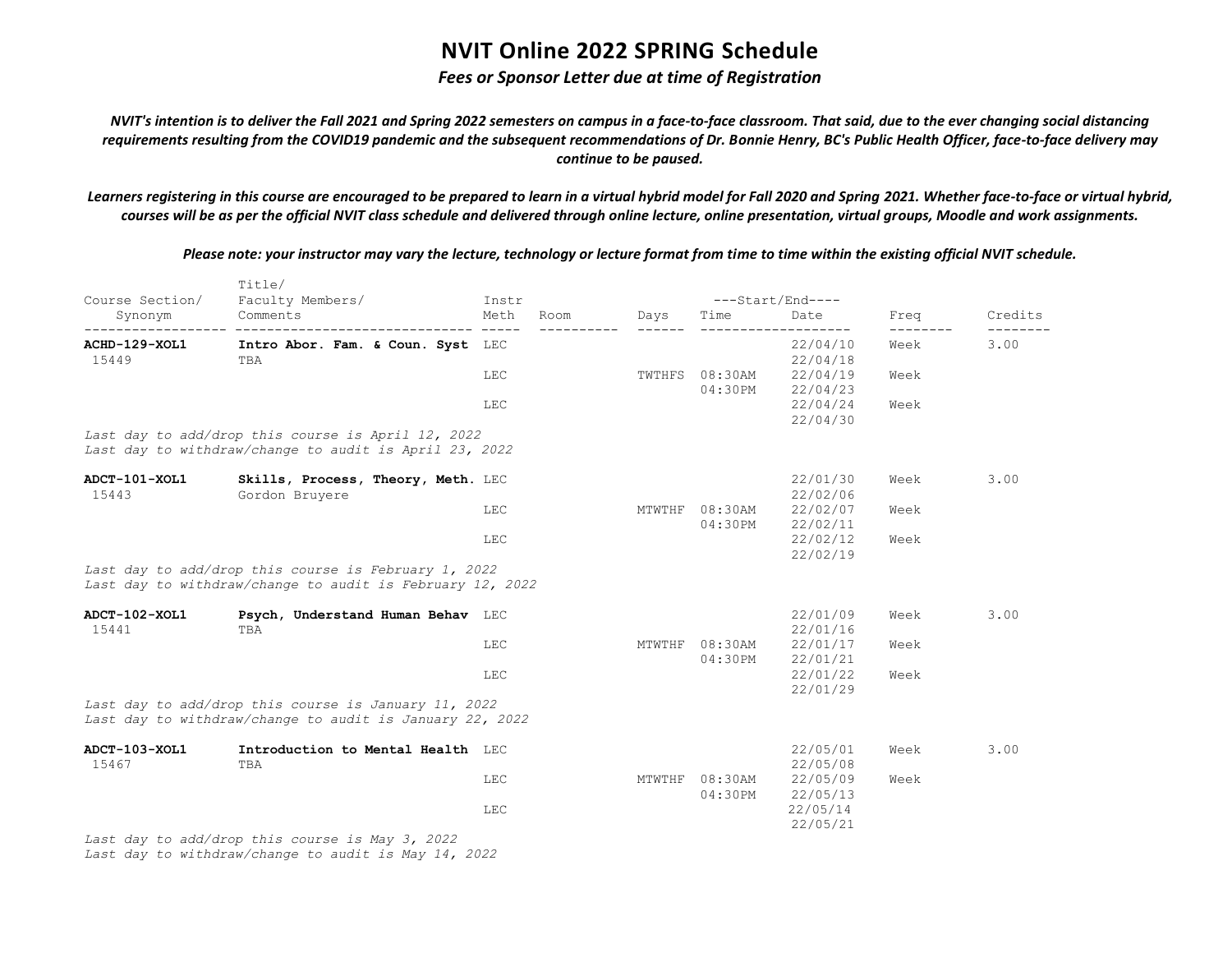### *Fees or Sponsor Letter due at time of Registration*

*NVIT's intention is to deliver the Fall 2021 and Spring 2022 semesters on campus in a face-to-face classroom. That said, due to the ever changing social distancing requirements resulting from the COVID19 pandemic and the subsequent recommendations of Dr. Bonnie Henry, BC's Public Health Officer, face-to-face delivery may continue to be paused.*

*Learners registering in this course are encouraged to be prepared to learn in a virtual hybrid model for Fall 2020 and Spring 2021. Whether face-to-face or virtual hybrid, courses will be as per the official NVIT class schedule and delivered through online lecture, online presentation, virtual groups, Moodle and work assignments.*

*Please note: your instructor may vary the lecture, technology or lecture format from time to time within the existing official NVIT schedule.*

|                        | Title/                                                                                                         |               |      |        |                       |                      |      |         |
|------------------------|----------------------------------------------------------------------------------------------------------------|---------------|------|--------|-----------------------|----------------------|------|---------|
| Course Section/        | Faculty Members/                                                                                               | Instr         |      |        |                       | ---Start/End----     |      |         |
| Synonym                | Comments                                                                                                       | Meth<br>----- | Room | Days   | Time                  | Date                 | Freq | Credits |
| ADCT-104-XOL1<br>15445 | Case Management<br>TBA                                                                                         | <b>LEC</b>    |      |        | MTWTHF 08:30AM        | 22/02/20<br>22/02/27 | Week | 3.00    |
|                        |                                                                                                                | <b>LEC</b>    |      |        | 04:30PM               | 22/02/28<br>22/03/04 | Week |         |
|                        |                                                                                                                | <b>LEC</b>    |      |        |                       | 22/03/05<br>22/03/12 | Week |         |
|                        | Last day to add/drop this course is February 22, 2022<br>Last day to withdraw/change to audit is March 5, 2022 |               |      |        |                       |                      |      |         |
| ADCT-205-XOL1<br>15464 | Practicum - Addictions Counsel LEC                                                                             |               |      |        |                       | 22/01/17<br>22/05/20 | Week | 3.00    |
|                        | Last day to add/drop this course is February 2, 2022<br>Last day to withdraw/change to audit is April 8, 2022  |               |      |        |                       |                      |      |         |
| ADCT-294-XOL1<br>15458 | Ethics and the Law<br>TBA                                                                                      | LEC           |      |        |                       | 22/02/27<br>22/03/06 | Week | 3.00    |
|                        |                                                                                                                | LEC           |      | MTWTHF | $08:30$ AM<br>04:30PM | 22/03/07<br>22/03/11 | Week |         |
|                        |                                                                                                                | LEC           |      |        |                       | 22/03/12<br>22/03/19 | Week |         |
|                        | Last day to add/drop this course is March 1, 2022<br>Last day to withdraw/change to audit is March 12, 2022    |               |      |        |                       |                      |      |         |
| ADMN-121-XOL1<br>14886 | Introduction to Management<br>James Beck<br>Last day to add/drop this course is January 21, 2022               | LEC           |      | M      | 01:30PM<br>04:30PM    | 22/01/10<br>22/04/29 | Week | 3.00    |
|                        | Last day to withdraw/change to audit is March 18, 2022                                                         |               |      |        |                       |                      |      |         |
| ANTH-223-XOL1<br>14889 | Indigenous People of BC<br>Kathleen Wasacase                                                                   | LEC           |      | Т      | 01:30PM<br>04:30PM    | 22/01/10<br>22/04/29 | Week | 3.00    |
|                        | Last day to add/drop this course is January 21, 2022<br>Last day to withdraw/change to audit is March 18, 2022 |               |      |        |                       |                      |      |         |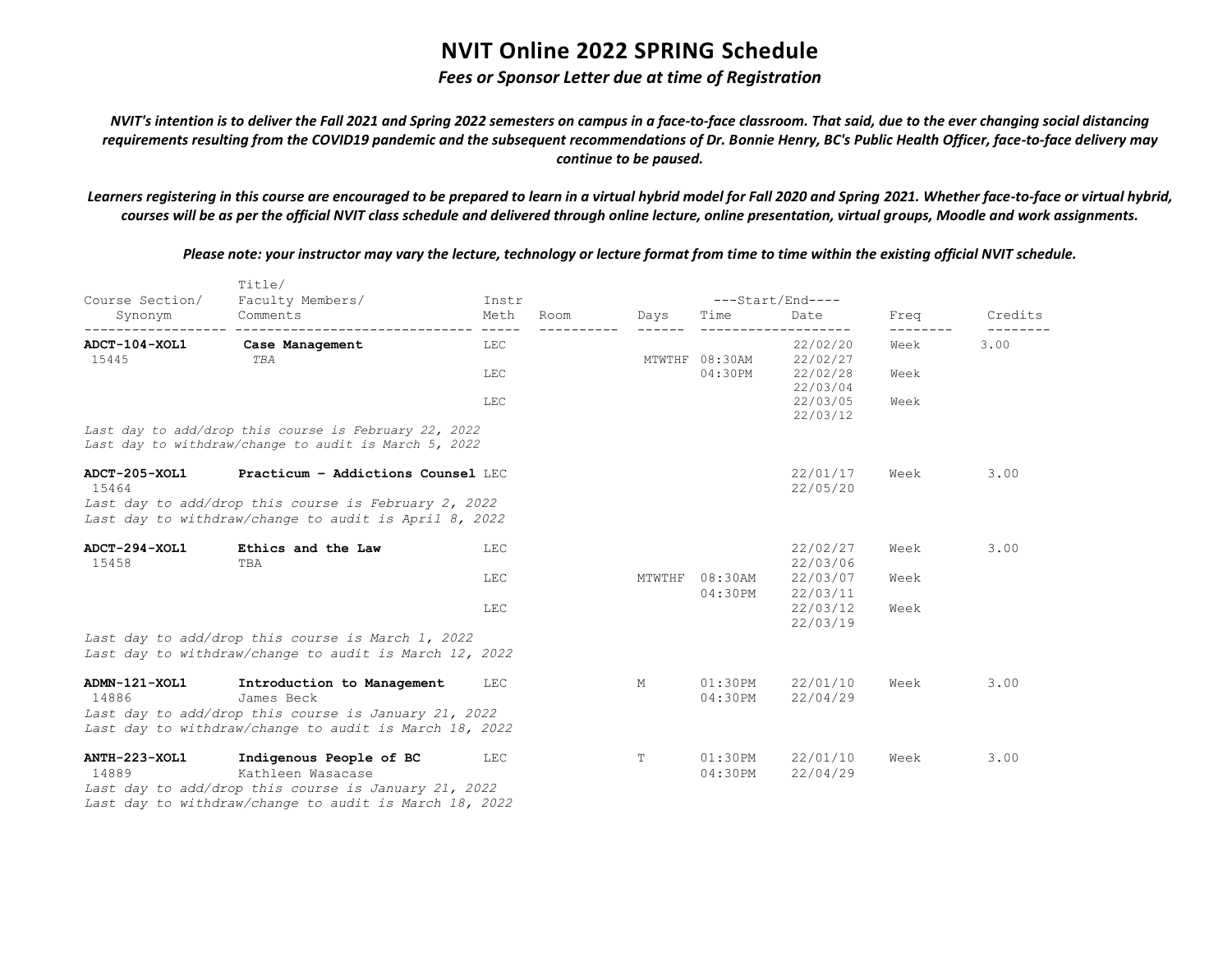### *Fees or Sponsor Letter due at time of Registration*

*NVIT's intention is to deliver the Fall 2021 and Spring 2022 semesters on campus in a face-to-face classroom. That said, due to the ever changing social distancing requirements resulting from the COVID19 pandemic and the subsequent recommendations of Dr. Bonnie Henry, BC's Public Health Officer, face-to-face delivery may continue to be paused.*

*Learners registering in this course are encouraged to be prepared to learn in a virtual hybrid model for Fall 2020 and Spring 2021. Whether face-to-face or virtual hybrid, courses will be as per the official NVIT class schedule and delivered through online lecture, online presentation, virtual groups, Moodle and work assignments.*

*Please note: your instructor may vary the lecture, technology or lecture format from time to time within the existing official NVIT schedule.*

| Course Section/ | Title/<br>Faculty Members/                                                                                     | Instr              |      |        |            | $---Start/End---$ |      |         |
|-----------------|----------------------------------------------------------------------------------------------------------------|--------------------|------|--------|------------|-------------------|------|---------|
| Synonym         | Comments                                                                                                       | Meth               | Room | Days   | Time       | Date              | Freq | Credits |
| APBT-111-XOL1   | -------------------------------<br>Records Management                                                          | $- - - - -$<br>LEC |      | W      | 09:00AM    | 22/01/10          | Week | 3.00    |
| 14893           | Beverly E. Currie-Mclean                                                                                       |                    |      |        |            | 11:30AM 22/03/18  |      |         |
|                 |                                                                                                                | LEC                |      | F      |            | 09:00AM 22/01/10  | Week |         |
|                 |                                                                                                                |                    |      |        | $11:00$ AM | 22/03/18          |      |         |
|                 | Section Reserved for OFAD Students Only                                                                        |                    |      |        |            |                   |      |         |
|                 | Last day to add/drop this course is January 21, 2022<br>Last day to withdraw/change to audit is March 18, 2022 |                    |      |        |            |                   |      |         |
| APBT-120-XOL1   | Business Calculators & Mathema LEC                                                                             |                    |      | M      | $01:30$ PM | 22/01/10          | Week | 3.00    |
| 14896           | Stefan P. Zabek                                                                                                |                    |      |        | $04:00$ PM | 22/03/18          |      |         |
|                 |                                                                                                                | LEC                |      | W      |            | 02:00PM 22/01/10  | Week |         |
|                 |                                                                                                                |                    |      |        | $04:00$ PM | 22/03/18          |      |         |
|                 | Section Reserved for OFAD Students Only                                                                        |                    |      |        |            |                   |      |         |
|                 | Last day to add/drop this course is January 21, 2022                                                           |                    |      |        |            |                   |      |         |
|                 | Last day to withdraw/change to audit is March 18, 2022                                                         |                    |      |        |            |                   |      |         |
| APBT-149-XOL1   | Office Administration Assist. PRA                                                                              |                    |      | MTWTHF | $08:30$ AM | 22/03/21          | Week | 3.00    |
| 14899           | Beverly E. Currie-Mclean                                                                                       |                    |      |        |            | 04:30PM 22/04/01  |      |         |
|                 |                                                                                                                | PRA                |      | F      |            | 08:30AM 22/04/01  | Week |         |
|                 |                                                                                                                |                    |      |        | 04:30PM    | 22/04/01          |      |         |
|                 | Section Reserved for OFAD Students Only                                                                        |                    |      |        |            |                   |      |         |
|                 | Last day to add/drop this course is March 21, 2022                                                             |                    |      |        |            |                   |      |         |
|                 | Last day to withdraw/change to audit is March 24, 2022                                                         |                    |      |        |            |                   |      |         |
| BUSM-210-XOL1   | Accounting II                                                                                                  | LEC                |      | TTH    | 09:00AM    | 22/01/10          | Week | 3.00    |
| 15736           | Heather A. Williams                                                                                            |                    |      |        | $10:30$ AM | 22/04/29          |      |         |
|                 | Last day to add/drop this course is January 18, 2022                                                           |                    |      |        |            |                   |      |         |
|                 | Last day to withdraw/change to audit is March 1, 2022                                                          |                    |      |        |            |                   |      |         |
| BUSM-223-XOL1   | Human Resources Management                                                                                     | LEC                |      | W      | $09:00$ AM | 22/01/10          | Week | 3.00    |
| 14905           | Grayson Bowering                                                                                               |                    |      |        | $12:00$ PM | 22/04/29          |      |         |
|                 | Last day to add/drop this course is January 21, 2022                                                           |                    |      |        |            |                   |      |         |
|                 | Last day to withdraw/change to audit is March 18, 2022                                                         |                    |      |        |            |                   |      |         |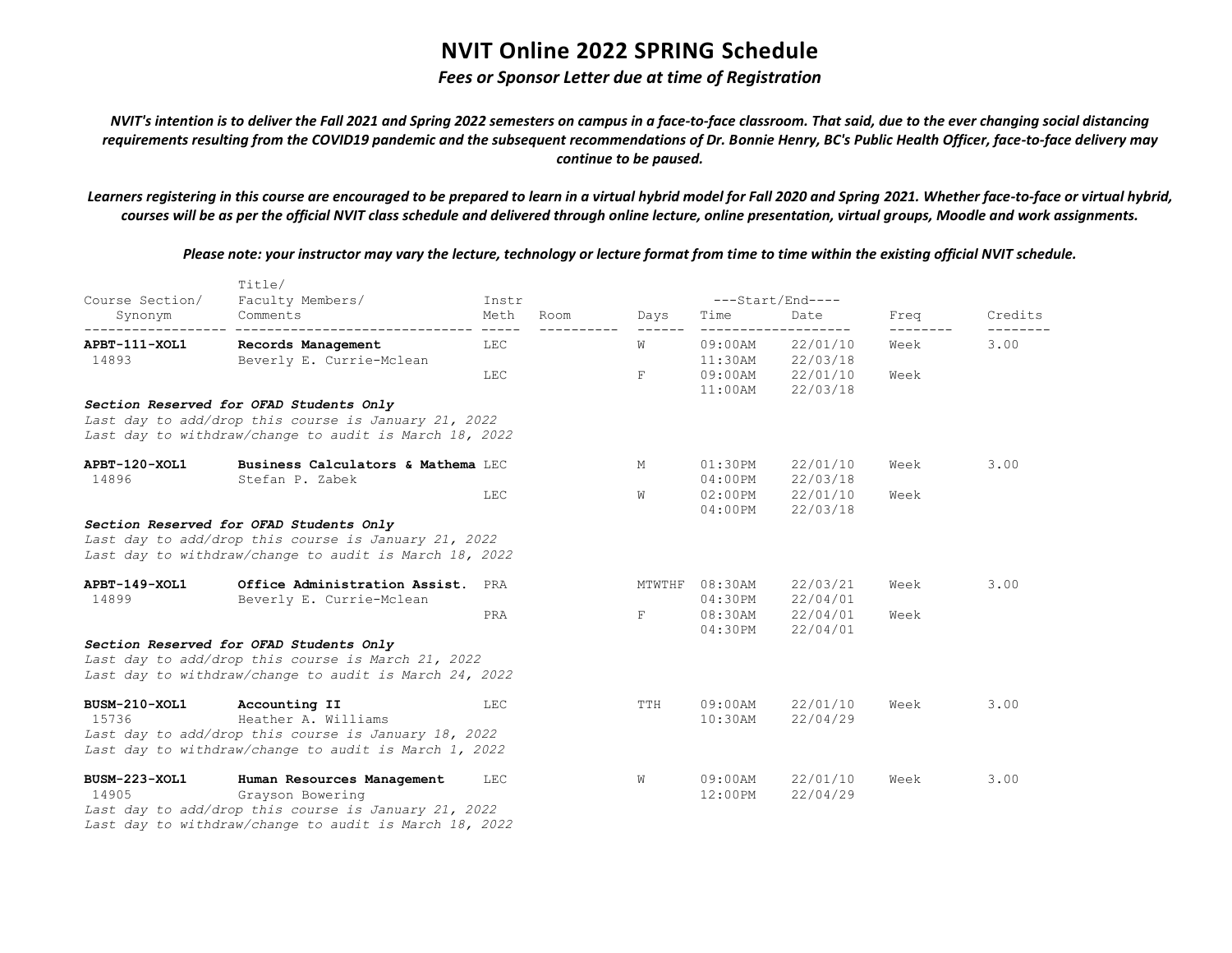### *Fees or Sponsor Letter due at time of Registration*

*NVIT's intention is to deliver the Fall 2021 and Spring 2022 semesters on campus in a face-to-face classroom. That said, due to the ever changing social distancing requirements resulting from the COVID19 pandemic and the subsequent recommendations of Dr. Bonnie Henry, BC's Public Health Officer, face-to-face delivery may continue to be paused.*

*Learners registering in this course are encouraged to be prepared to learn in a virtual hybrid model for Fall 2020 and Spring 2021. Whether face-to-face or virtual hybrid, courses will be as per the official NVIT class schedule and delivered through online lecture, online presentation, virtual groups, Moodle and work assignments.*

*Please note: your instructor may vary the lecture, technology or lecture format from time to time within the existing official NVIT schedule.*

|                        | TILLe/                                                                                                                                                              |       |      |                         |                          |                                      |                  |         |
|------------------------|---------------------------------------------------------------------------------------------------------------------------------------------------------------------|-------|------|-------------------------|--------------------------|--------------------------------------|------------------|---------|
| Course Section/        | Faculty Members/                                                                                                                                                    | Instr |      |                         |                          | ---Start/End----                     |                  |         |
| Synonym                | Comments                                                                                                                                                            | Meth  | Room | Days<br>$- - - - - - -$ | Time                     | Date<br>-------------------          | Freq<br>-------- | Credits |
|                        | BUSM-250-XOL1 Principles of Marketing LEC<br>14908 Mark Springford<br>Last day to add/drop this course is January 21, 2022                                          |       |      | TH                      |                          | 06:00PM 22/01/10<br>09:00PM 22/04/29 | Week             | 3.00    |
|                        | Last day to withdraw/change to audit is March 18, 2022                                                                                                              |       |      |                         |                          |                                      |                  |         |
| BUSM-255-XOL1<br>14911 | Small Business Development<br>Heather A. Williams<br>Last day to add/drop this course is January 21, 2022<br>Last day to withdraw/change to audit is March 18, 2022 | LEC   |      | F                       | $01:30$ PM<br>04:30PM    | 22/01/10<br>22/04/29                 | Week             | 3.00    |
| CAPS-101-XOL1<br>14914 | Ph. Ed. Dev. for Pub. Safe. II LEC<br>Mark Nendick                                                                                                                  |       |      | TTH                     | 04:45PM<br>06:15PM       | 22/01/10<br>22/04/29                 | Week             | 3.00    |
|                        | Section Reserved for CAPS Students Only<br>Last day to add/drop this course is January 21, 2022<br>Last day to withdraw/change to audit is March 18, 2022           |       |      |                         |                          |                                      |                  |         |
| CAPS-141-XOL1<br>14917 | Criminal Justice Studies Ii<br>Cliff Thorstenson                                                                                                                    | LEC   |      | T                       | $01:30$ PM<br>04:30PM    | 22/01/10<br>22/04/29                 | Week             | 3.00    |
|                        | Section Reserved for CAPS Students Only<br>Last day to add/drop this course is January 21, 2022<br>Last day to withdraw/change to audit is March 18, 2022           |       |      |                         |                          |                                      |                  |         |
| 14920 and 14920        | CAPS-145-XOL1 Public Safety Invest. Tech.<br>Tracey Dunsmore/Rose Grant                                                                                             | LEC   |      | TH                      | $01:30$ PM<br>04:30PM    | 22/01/10<br>22/04/29                 | Week             | 3.00    |
|                        | Section Reserved for CAPS Students Only<br>Last day to add/drop this course is January 21, 2022<br>Last day to withdraw/change to audit is March 18, 2022           |       |      |                         |                          |                                      |                  |         |
| CAPS-150-XOL1<br>14923 | Public Safety: Special Topics LEC<br>Tracey Dunsmore/Rose Grant                                                                                                     |       |      | W                       | $02:00$ PM<br>$05:00$ PM | 22/01/10<br>22/04/29                 | Week             | 3.00    |
|                        | Section Reserved for CAPS Students Only                                                                                                                             |       |      |                         |                          |                                      |                  |         |
|                        | Last day to add/drop this course is January 21, 2022                                                                                                                |       |      |                         |                          |                                      |                  |         |
|                        | Last day to withdraw/change to audit is March 18, 2022                                                                                                              |       |      |                         |                          |                                      |                  |         |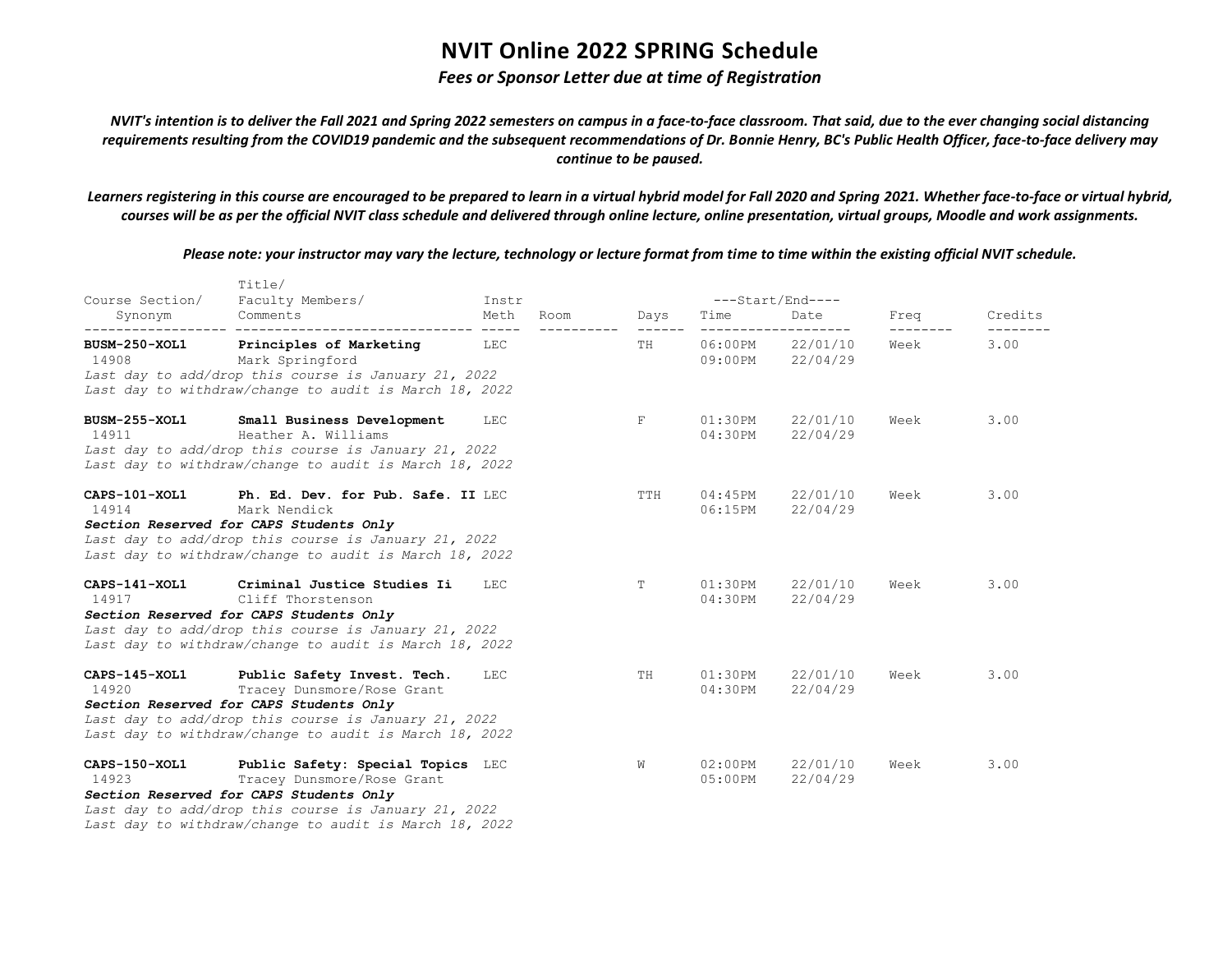#### *Fees or Sponsor Letter due at time of Registration*

*NVIT's intention is to deliver the Fall 2021 and Spring 2022 semesters on campus in a face-to-face classroom. That said, due to the ever changing social distancing requirements resulting from the COVID19 pandemic and the subsequent recommendations of Dr. Bonnie Henry, BC's Public Health Officer, face-to-face delivery may continue to be paused.*

*Learners registering in this course are encouraged to be prepared to learn in a virtual hybrid model for Fall 2020 and Spring 2021. Whether face-to-face or virtual hybrid, courses will be as per the official NVIT class schedule and delivered through online lecture, online presentation, virtual groups, Moodle and work assignments.*

*Please note: your instructor may vary the lecture, technology or lecture format from time to time within the existing official NVIT schedule.*

| Course Section/            | TILLe/<br>Faculty Members/                                                                                                                                                                                          | Instr        |            |                              | $---Start/End---$                                            |      |         |
|----------------------------|---------------------------------------------------------------------------------------------------------------------------------------------------------------------------------------------------------------------|--------------|------------|------------------------------|--------------------------------------------------------------|------|---------|
| Synonym                    | Comments                                                                                                                                                                                                            | Meth<br>Room | Days       | Time                         | Date                                                         | Freq | Credits |
| CAPS-160-XOL1<br>14926 749 | Approaches to Conflict Res. I LEC<br>Cliff Thorstenson<br>Section Reserved for CAPS Students Only<br>Last day to add/drop this course is January 21, 2022<br>Last day to withdraw/change to audit is March 18, 2022 |              | M          |                              | --------------------<br>01:30PM 22/01/10<br>04:30PM 22/04/29 | Week | 3.00    |
| CMSC-109-XOL1<br>15075     | Computer Applications<br>Roman Erinburg<br>Last day to add/drop this course is January 21, 2022<br>Last day to withdraw/change to audit is March 18, 2022                                                           | LEC          | T.         | $01:30$ PM<br>04:30PM        | 22/01/10<br>22/04/29                                         | Week | 3.00    |
| COMM-111-XOL1<br>14929     | Business Communication<br>Dalyce Brandt                                                                                                                                                                             | LEC          | T          | $09:00$ AM                   | 22/01/10<br>12:00PM 22/03/18                                 | Week | 3.00    |
|                            | <b>LEC</b>                                                                                                                                                                                                          | TH           | $12:05$ PM | 10:35AM 22/01/10<br>22/03/18 | Week                                                         |      |         |
|                            | Section Reserved for OFAD Students Only<br>Last day to add/drop this course is January 18, 2022<br>Last day to withdraw/change to audit is February 23, 2022                                                        |              |            |                              |                                                              |      |         |
| $COMP-104-XOL1$<br>14933   | Spreadsheets<br>Beverly E. Currie-Mclean                                                                                                                                                                            | LEC          | T.         | $01:30$ PM<br>$04:00$ PM     | 22/01/10<br>22/03/18                                         | Week | 3.00    |
|                            |                                                                                                                                                                                                                     | LEC          | TH         | 03:30PM                      | 01:30PM 22/01/10<br>22/03/18                                 | Week |         |
|                            | Section Reserved for OFAD Students Only<br>Last day to add/drop this course is January 18, 2022<br>Last day to withdraw/change to audit is February 23, 2022                                                        |              |            |                              |                                                              |      |         |
| $COMP-112-XOL1$<br>14936   | Word Processing II<br>Beverly E. Currie-Mclean                                                                                                                                                                      | LEC          | M          | 09:00AM                      | 22/01/10<br>12:00PM 22/03/18                                 | Week | 3.00    |
|                            |                                                                                                                                                                                                                     | <b>LEC</b>   | TH         | $10:30$ AM                   | 09:00AM 22/01/10<br>22/03/18                                 | Week |         |
|                            | Section Reserved for OFAD Students Only                                                                                                                                                                             |              |            |                              |                                                              |      |         |

*Last day to add/drop this course is January 18, 2022 Last day to withdraw/change to audit is February 23, 2022*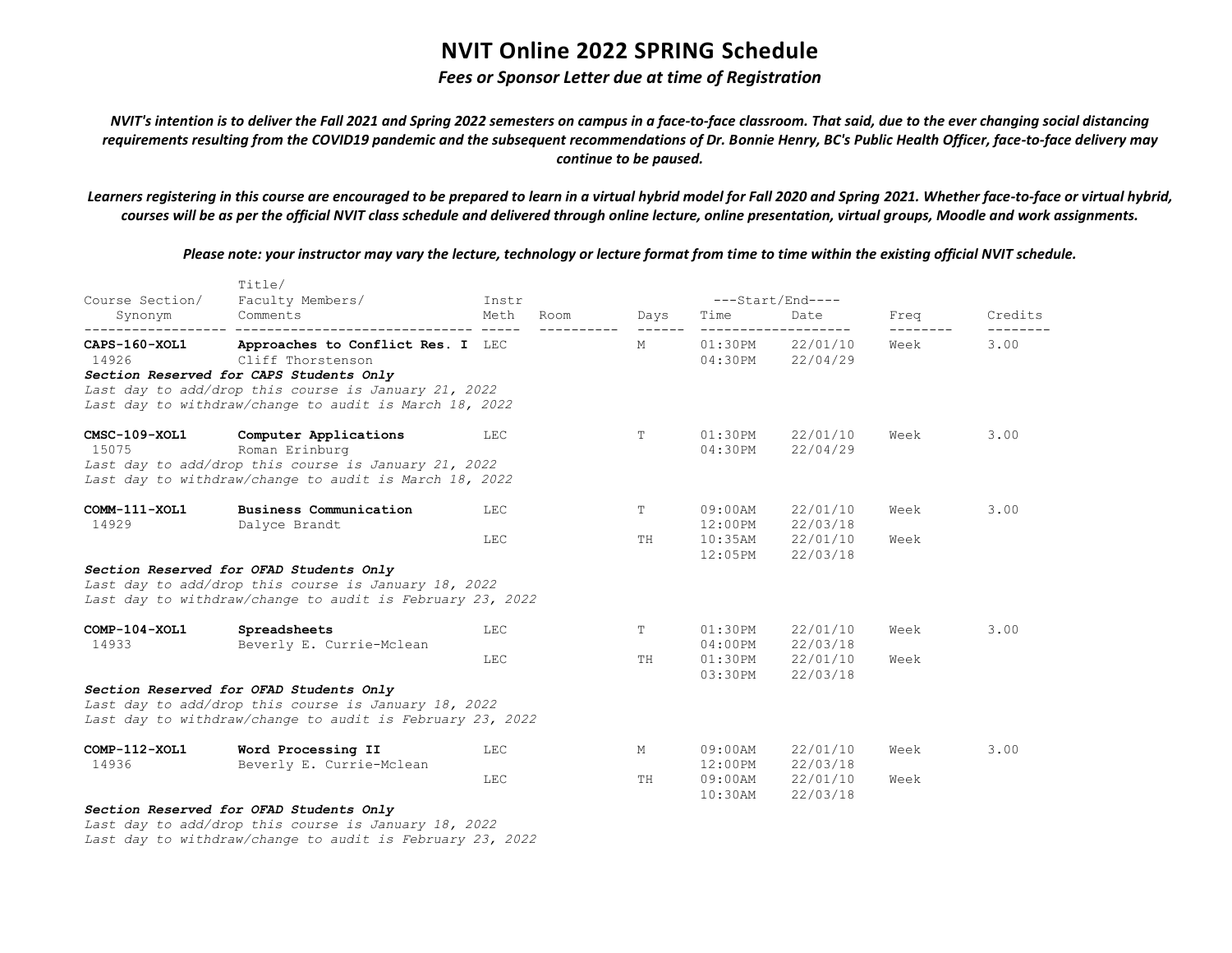### *Fees or Sponsor Letter due at time of Registration*

*NVIT's intention is to deliver the Fall 2021 and Spring 2022 semesters on campus in a face-to-face classroom. That said, due to the ever changing social distancing requirements resulting from the COVID19 pandemic and the subsequent recommendations of Dr. Bonnie Henry, BC's Public Health Officer, face-to-face delivery may continue to be paused.*

*Learners registering in this course are encouraged to be prepared to learn in a virtual hybrid model for Fall 2020 and Spring 2021. Whether face-to-face or virtual hybrid, courses will be as per the official NVIT class schedule and delivered through online lecture, online presentation, virtual groups, Moodle and work assignments.*

*Please note: your instructor may vary the lecture, technology or lecture format from time to time within the existing official NVIT schedule.*

|                        | Title/                                                                                                                                                                   |       |      |                 |                          |                              |                   |         |
|------------------------|--------------------------------------------------------------------------------------------------------------------------------------------------------------------------|-------|------|-----------------|--------------------------|------------------------------|-------------------|---------|
| Course Section/        | Faculty Members/                                                                                                                                                         | Instr |      |                 |                          | ---Start/End----             |                   |         |
| Synonym                | Comments                                                                                                                                                                 | Meth  | Room | Days<br>------- | Time                     | Date                         | Freq<br>--------- | Credits |
| CRIM-103-XOL1<br>15078 | Psych of Crim & Deviant Behav LEC<br>Lara L. Condello<br>Last day to add/drop this course is January 21, 2022<br>Last day to withdraw/change to audit is March 18, 2022  |       |      | W               | $05:00$ PM               | 02:00PM 22/01/10<br>22/04/29 | Week              | 3.00    |
| CRIM-131-XOL1<br>15082 | Intro to Criminal Justice Sys LEC<br>Lara L. Condello<br>Last day to add/drop this course is January 21, 2022<br>Last day to withdraw/change to audit is March 18, 2022  |       |      | T               | $09:00$ AM<br>$12:00$ PM | 22/01/10<br>22/04/29         | Week              | 3.00    |
| CRIM-230-XOL1<br>15086 | Criminal Law<br>Sharon McIvor<br>Last day to add/drop this course is January 21, 2022<br>Last day to withdraw/change to audit is March 18, 2022                          | LEC   |      | М               | $01:30$ PM<br>04:30PM    | 22/01/10<br>22/04/29         | Week              | 3.00    |
| CRIM-233-XOL1<br>15090 | Introduction to Corrections<br>Naomi T. Narcisse<br>Last day to add/drop this course is January 21, 2022<br>Last day to withdraw/change to audit is March 18, 2022       | LEC   |      | F               | 09:00AM<br>$12:00$ PM    | 22/01/10<br>22/04/29         | Week              | 3.00    |
| ECON-101-XOL1<br>14940 | Principles of Microeconomics<br>Doug Springford<br>Last day to add/drop this course is January 21, 2022<br>Last day to withdraw/change to audit is March 18, 2022        | LEC   |      | T.              | $06:00$ PM<br>09:00PM    | 22/01/10<br>22/04/29         | Week              | 3.00    |
| ENGL-030-XOL1<br>14943 | Fundamental English - Writing LEC<br>Yvonne K. Mensies<br>Last day to add/drop this course is January 21, 2022<br>Last day to withdraw/change to audit is March 18, 2022 |       |      | MTWTH           | $10:45$ AM<br>$12:00$ PM | 22/01/10<br>22/04/29         | Week              | 0.00    |
| ENGL-040-XOL1<br>14946 | Reading Comprehension<br>Yvonne K. Mensies<br>Last day to add/drop this course is January 21, 2022<br>Last day to withdraw/change to audit is March 18, 2022             | LEC   |      | MTWTH           | $10:45$ AM<br>$12:00$ PM | 22/01/10<br>22/04/29         | Week              | 0.00    |

 $T$ itle $T$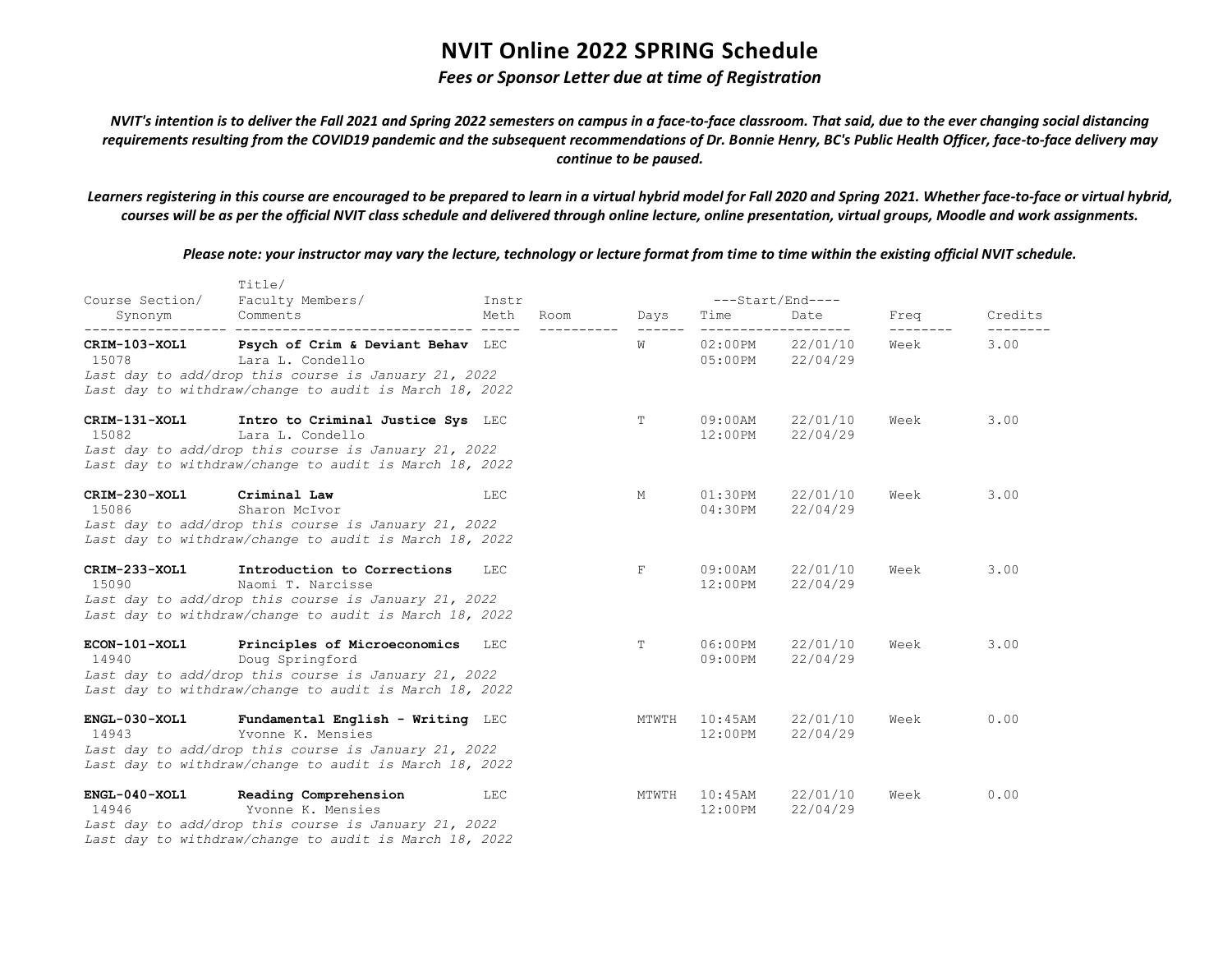### *Fees or Sponsor Letter due at time of Registration*

*NVIT's intention is to deliver the Fall 2021 and Spring 2022 semesters on campus in a face-to-face classroom. That said, due to the ever changing social distancing requirements resulting from the COVID19 pandemic and the subsequent recommendations of Dr. Bonnie Henry, BC's Public Health Officer, face-to-face delivery may continue to be paused.*

*Learners registering in this course are encouraged to be prepared to learn in a virtual hybrid model for Fall 2020 and Spring 2021. Whether face-to-face or virtual hybrid, courses will be as per the official NVIT class schedule and delivered through online lecture, online presentation, virtual groups, Moodle and work assignments.*

*Please note: your instructor may vary the lecture, technology or lecture format from time to time within the existing official NVIT schedule.*

| Course Section/          | Title/<br>Faculty Members/                                                                                                                                                  | Instr                 |      |        |                          | ---Start/End----                         |              |         |
|--------------------------|-----------------------------------------------------------------------------------------------------------------------------------------------------------------------------|-----------------------|------|--------|--------------------------|------------------------------------------|--------------|---------|
| Synonym<br>----------    | Comments                                                                                                                                                                    | Meth<br>$\frac{1}{2}$ | Room | Days   | Time                     | Date                                     | Freq         | Credits |
| $ENGL-050-XOL1$<br>14949 | Writing Skills<br>Yvonne K. Mensies<br>Last day to add/drop this course is January 21, 2022<br>Last day to withdraw/change to audit is March 18, 2022                       | LEC                   |      | TTH    | 01:30PM<br>$04:00$ PM    | 22/01/10<br>22/04/29                     | Week         | 0.00    |
| ENGL-060-XOL1<br>14952   | Literature and Composition<br>Yvonne K. Mensies                                                                                                                             | LEC<br>LEC            |      | М<br>W | $01:30$ PM<br>$04:00$ PM | 22/01/10<br>22/04/29<br>02:00PM 22/01/10 | Week<br>Week | 0.00    |
|                          | Last day to add/drop this course is January 21, 2022<br>Last day to withdraw/change to audit is March 18, 2022                                                              |                       |      |        | 04:30PM                  | 22/04/29                                 |              |         |
| ENGL-101-XOL1<br>14955   | Foundations for Acad. Writing LEC<br>Jenny M. Stirling<br>Last day to add/drop this course is January 21, 2022<br>Last day to withdraw/change to audit is March 18, 2022    |                       |      | T      | $09:00$ AM<br>$12:00$ PM | 22/01/10<br>22/04/29                     | Week         | 3.00    |
| ENGL-110-XOL1<br>14958   | College Composition<br>Jenny M. Stirling<br>Last day to add/drop this course is January 21, 2022<br>Last day to withdraw/change to audit is March 18, 2022                  | LEC                   |      | MW     | $10:35$ AM<br>$12:05$ PM | 22/01/10<br>22/04/29                     | Week         | 3.00    |
| $ENGL-110-XOL2$<br>15094 | College Composition<br>Eric A. Ostrowidzki<br>Last day to add/drop this course is January 21, 2022<br>Last day to withdraw/change to audit is March 18, 2022                | LEC                   |      | M      | $01:30$ PM<br>04:30PM    | 22/01/10<br>22/04/29                     | Week         | 3.00    |
| ENGL-111-XOL1<br>15098   | Introduction to Modern Fiction LEC<br>Eric A. Ostrowidzki<br>Last day to add/drop this course is January 21, 2022<br>Last day to withdraw/change to audit is March 18, 2022 |                       |      | TH     | $01:30$ PM<br>04:30PM    | 22/01/10<br>22/04/29                     | Week         | 3.00    |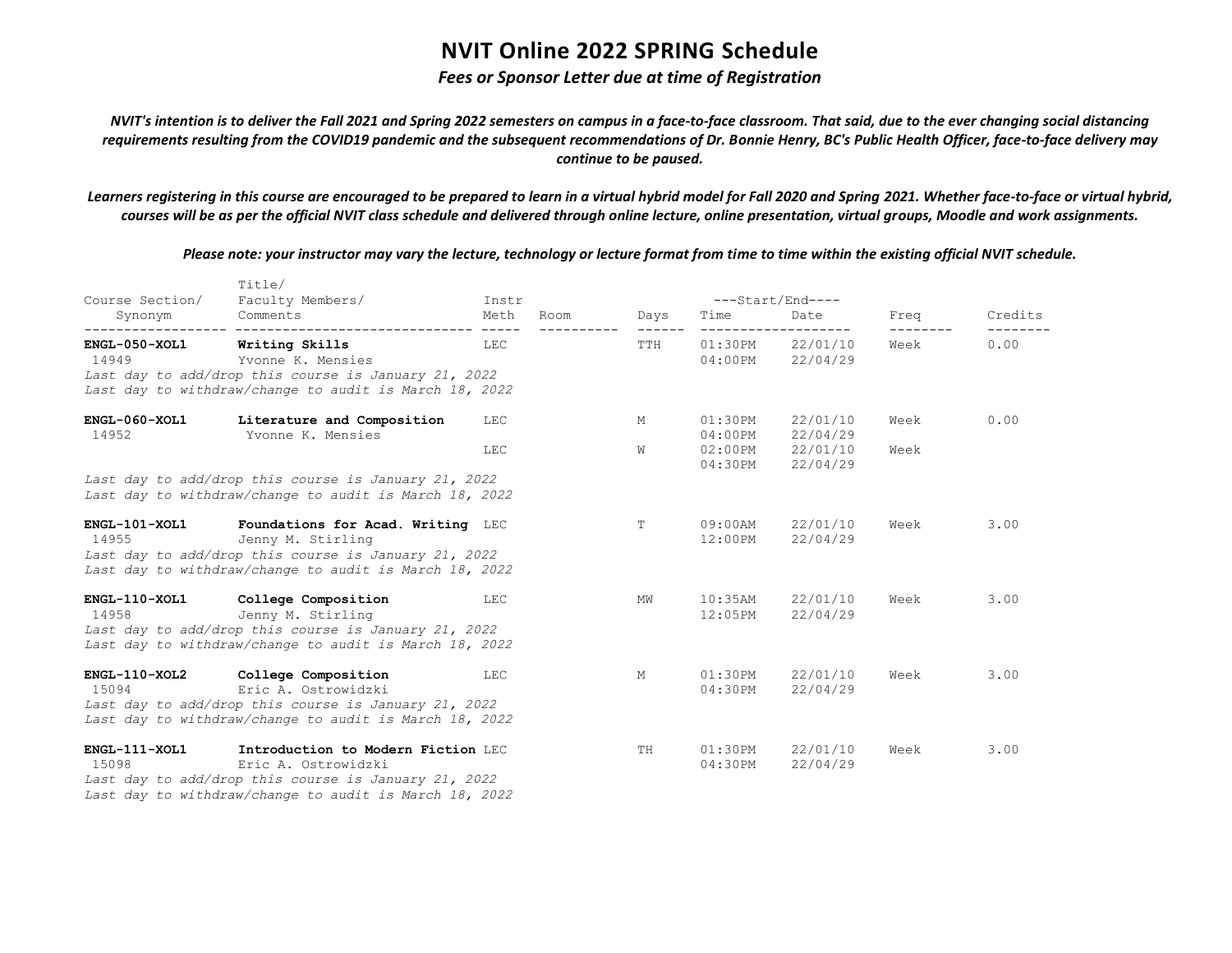### *Fees or Sponsor Letter due at time of Registration*

*NVIT's intention is to deliver the Fall 2021 and Spring 2022 semesters on campus in a face-to-face classroom. That said, due to the ever changing social distancing requirements resulting from the COVID19 pandemic and the subsequent recommendations of Dr. Bonnie Henry, BC's Public Health Officer, face-to-face delivery may continue to be paused.*

*Learners registering in this course are encouraged to be prepared to learn in a virtual hybrid model for Fall 2020 and Spring 2021. Whether face-to-face or virtual hybrid, courses will be as per the official NVIT class schedule and delivered through online lecture, online presentation, virtual groups, Moodle and work assignments.*

| Course Section/               | Title/<br>Faculty Members/                                                                                                                                                  |                       |                       |                          | ---Start/End----             |      |         |
|-------------------------------|-----------------------------------------------------------------------------------------------------------------------------------------------------------------------------|-----------------------|-----------------------|--------------------------|------------------------------|------|---------|
| Synonym                       | Comments                                                                                                                                                                    | Instr<br>Meth<br>Room | Days                  | Time                     | Date                         | Freq | Credits |
| FINA-202-XOL1<br>15738        | Intro to Int'l Indigenous Stud ART<br>Kathleen Wasacase<br>Last day to add/drop this course is January 21, 2022<br>Last day to withdraw/change to audit is March 18, 2022   |                       | $- - - - - - -$<br>TH | 09:00AM                  | 22/01/10<br>12:00PM 22/04/29 | Week | 3.00    |
| FINA-202-XVOL1<br>15737       | Intro to Int'l Indigenous Stud ART<br>Kathleen Wasacase<br>Last day to add/drop this course is January 21, 2022<br>Last day to withdraw/change to audit is March 18, 2022   |                       | TH.                   | 09:00AM<br>12:00PM       | 22/01/10<br>22/04/29         | Week | 3.00    |
| FNED-150-XOL1<br>15105        | Intro to Int'l Indigenous Stud LEC<br>Eric A. Ostrowidzki<br>Last day to add/drop this course is January 21, 2022<br>Last day to withdraw/change to audit is March 18, 2022 |                       | F                     | 01:30PM<br>$04:30$ PM    | 22/01/10<br>22/04/29         | Week | 3.00    |
| <b>FNSC-106-XOL1</b><br>14972 | Exploring the Natural Sciences LEC<br>Lindsay de Visser<br>Last day to add/drop this course is January 21, 2022<br>Last day to withdraw/change to audit is March 18, 2022   |                       | T                     | 05:30PM<br>08:30PM       | 22/01/10<br>22/04/29         | Week | 3.00    |
| <b>FNST-101-XOL1</b><br>14975 | Intro to First Ntns Studies 1 LEC<br>Faye G. Ahdemar<br>Last day to add/drop this course is January 21, 2022<br>Last day to withdraw/change to audit is March 18, 2022      |                       | TH                    | $01:30$ PM<br>04:30PM    | 22/01/10<br>22/04/29         | Week | 3.00    |
| <b>FNST-203-XOL1</b><br>14979 | First Nations of the Americas LEC<br>Kathleen Wasacase<br>Last day to add/drop this course is January 21, 2022<br>Last day to withdraw/change to audit is March 18, 2022    |                       | М                     | 09:00AM<br>12:00PM       | 22/01/10<br>22/04/29         | Week | 3.00    |
| FNWS-207-XOL1<br>14987        | Storytelling as Metaphor: FNW LEC<br>Nedra McKay<br>Last day to add/drop this course is January 21, 2022                                                                    |                       | Т                     | $09:00$ AM<br>$12:00$ PM | 22/01/10<br>22/04/29         | Week | 3.00    |

*Please note: your instructor may vary the lecture, technology or lecture format from time to time within the existing official NVIT schedule.*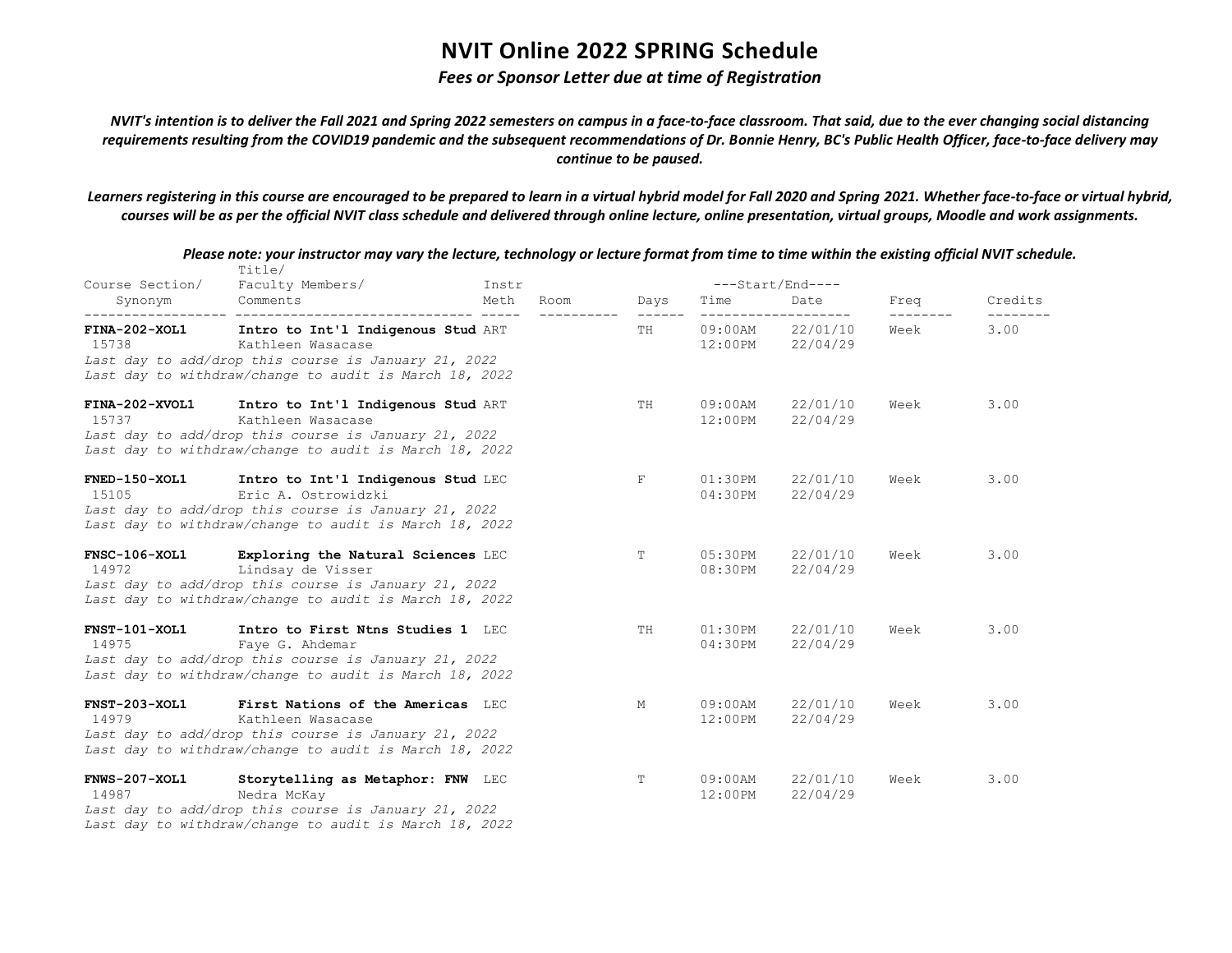### *Fees or Sponsor Letter due at time of Registration*

*NVIT's intention is to deliver the Fall 2021 and Spring 2022 semesters on campus in a face-to-face classroom. That said, due to the ever changing social distancing requirements resulting from the COVID19 pandemic and the subsequent recommendations of Dr. Bonnie Henry, BC's Public Health Officer, face-to-face delivery may continue to be paused.*

*Learners registering in this course are encouraged to be prepared to learn in a virtual hybrid model for Fall 2020 and Spring 2021. Whether face-to-face or virtual hybrid, courses will be as per the official NVIT class schedule and delivered through online lecture, online presentation, virtual groups, Moodle and work assignments.*

*Please note: your instructor may vary the lecture, technology or lecture format from time to time within the existing official NVIT schedule.*

| Course Section/<br>Synonym | Title/<br>Faculty Members/<br>Comments                                                                                                                                                                                      | Instr<br>Meth | Room | Days | Time               | ---Start/End----<br>Date             | Freq | Credits |
|----------------------------|-----------------------------------------------------------------------------------------------------------------------------------------------------------------------------------------------------------------------------|---------------|------|------|--------------------|--------------------------------------|------|---------|
| HIST-101-XOL1<br>14991     | Intro to Gen Canadian Hist II LEC<br>Faye G. Ahdemar<br>Last day to add/drop this course is January 21, 2022<br>Last day to withdraw/change to audit is March 18, 2022                                                      |               |      | MW   |                    | 09:00AM 22/01/10<br>10:30AM 22/04/29 | Week | 3.00    |
| 15171 — 15171 — 1517       | HLTH-201-XOL1 Physical Health and Fitness<br>Kelly C. Donaldson<br>Last day to add/drop this course is January 21, 2022<br>Last day to withdraw/change to audit is March 18, 2022                                           | LEC           |      | W    | 05:30PM<br>08:30PM | 22/01/10<br>22/04/29                 | Week | 3.00    |
| 15002 and 15002            | IHMS-140-XOL1 Working With Substance Use<br>Rae D. Porterfield<br>Section Reserved for IHMS Students Only<br>Last day to add/drop this course is January 21, 2022<br>Last day to withdraw/change to audit is March 18, 2022 | LEC           |      | T.   | 01:30PM<br>04:30PM | 22/01/10<br>22/04/29                 | Week | 3.00    |
| 15005                      | IHMS-150-XOL1 Intr. to Family in HS Pract. LEC<br>Rae D. Porterfield<br>Section Reserved for IHMS Students Only<br>Last day to add/drop this course is January 21, 2022                                                     |               |      | M    | 01:30PM<br>04:30PM | 22/01/10<br>22/04/29                 | Week | 3.00    |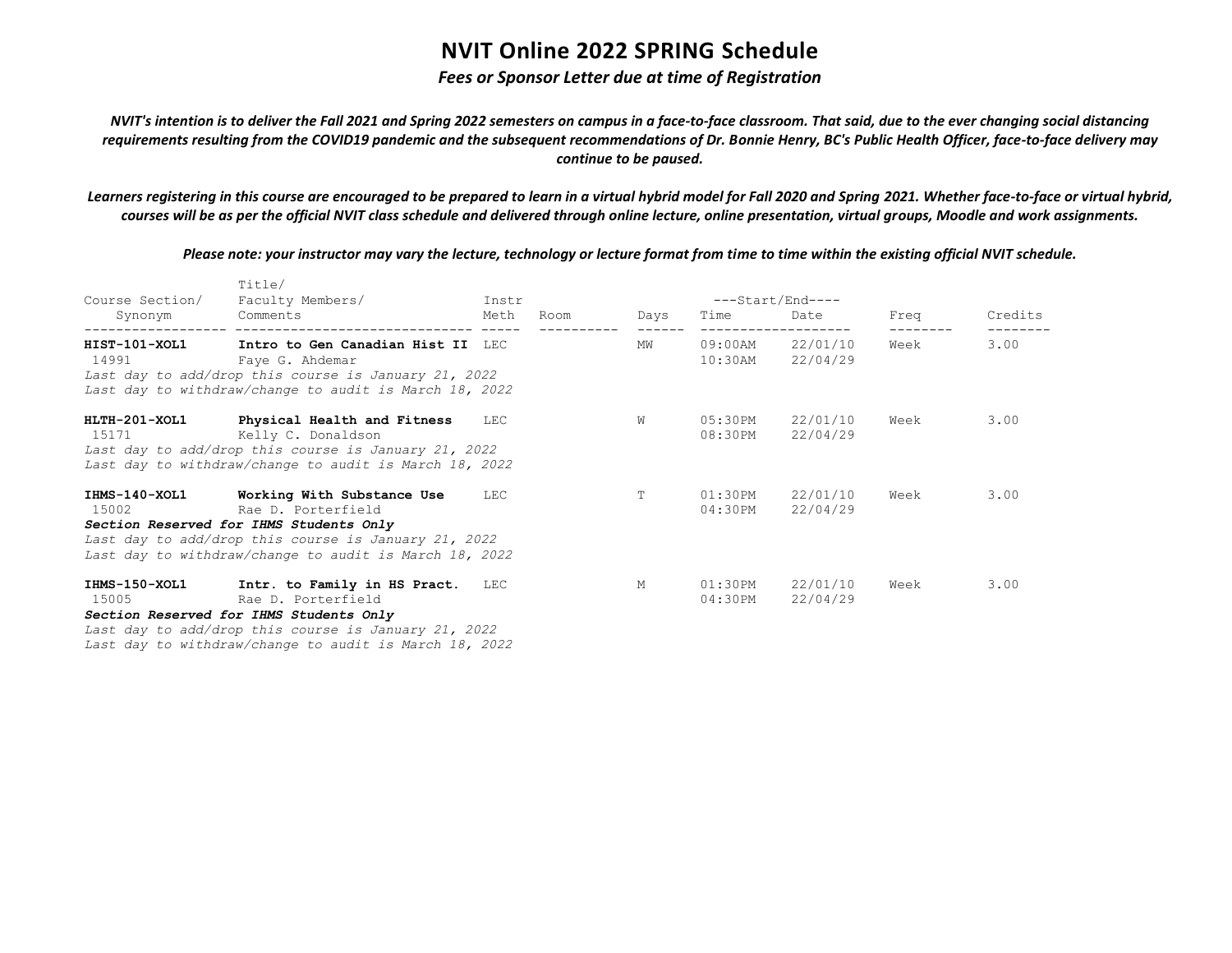### *Fees or Sponsor Letter due at time of Registration*

*NVIT's intention is to deliver the Fall 2021 and Spring 2022 semesters on campus in a face-to-face classroom. That said, due to the ever changing social distancing requirements resulting from the COVID19 pandemic and the subsequent recommendations of Dr. Bonnie Henry, BC's Public Health Officer, face-to-face delivery may continue to be paused.*

*Learners registering in this course are encouraged to be prepared to learn in a virtual hybrid model for Fall 2020 and Spring 2021. Whether face-to-face or virtual hybrid, courses will be as per the official NVIT class schedule and delivered through online lecture, online presentation, virtual groups, Moodle and work assignments.*

*Please note: your instructor may vary the lecture, technology or lecture format from time to time within the existing official NVIT schedule.*

|                 | Title/                                                 |               |      |      |            | ---Start/End---- |      |         |
|-----------------|--------------------------------------------------------|---------------|------|------|------------|------------------|------|---------|
| Course Section/ | Faculty Members/<br>Comments                           | Instr<br>Meth | Room |      |            | Date             |      | Credits |
| Synonym         | -------------------------------                        | $- - - - -$   |      | Days | Time       |                  | Freq |         |
| IHMS-160-XOL1   | Fieldwork Education Practicum PRA                      |               |      | THF  | $08:30$ AM | 22/01/10         | Week | 3.00    |
| 15008           | Jennifer A. Dustin                                     |               |      |      | 04:30PM    | 22/04/29         |      |         |
|                 |                                                        | PRA           |      | Т    | $10:00$ PM | 22/01/11         | Week |         |
|                 |                                                        |               |      |      | 12:00PM    | 22/04/11         |      |         |
|                 |                                                        | PRA           |      | Т    | $10:00$ PM | 22/01/25         | Week |         |
|                 |                                                        |               |      |      | 12:00PM    | 22/04/25         |      |         |
|                 |                                                        | PRA           |      | Т    | $10:00$ PM | 22/01/08         | Week |         |
|                 |                                                        |               |      |      | $12:00$ PM | 22/04/08         |      |         |
|                 |                                                        | PRA           |      | Т    | $10:00$ PM | 22/01/22         | Week |         |
|                 |                                                        |               |      |      | 12:00PM    | 22/04/22         |      |         |
|                 |                                                        | PRA           |      | T    | $10:00$ PM | 22/01/08         | Week |         |
|                 |                                                        |               |      |      | 12:00PM    | 22/04/08         |      |         |
|                 |                                                        | PRA           |      | Т    | $10:00$ PM | 22/01/22         | Week |         |
|                 |                                                        |               |      |      | $12:00$ PM | 22/04/22         |      |         |
|                 |                                                        | PRA           |      | Т    | $10:00$ PM | 22/01/05         | Week |         |
|                 |                                                        |               |      |      | 12:00PM    | 22/04/05         |      |         |
|                 |                                                        | PRA           |      | T.   | $10:00$ PM | 22/01/19         | Week |         |
|                 |                                                        |               |      |      | $12:00$ PM | 22/04/19         |      |         |
|                 | Section Reserved for IHMS Students Only                |               |      |      |            |                  |      |         |
|                 | Last day to add/drop this course is January 21, 2022   |               |      |      |            |                  |      |         |
|                 | Last day to withdraw/change to audit is March 18, 2022 |               |      |      |            |                  |      |         |
| IHMS-260-XOL1   | Indq.Hs Diploma Practicum                              | PRA           |      | МT   | $08:30$ AM | 22/01/10         | Week | 3.00    |
| 15011           | Jennifer A. Dustin                                     |               |      |      | 04:30PM    | 22/04/29         |      |         |
|                 |                                                        | PRA           |      | TH   | 01:30PM    | 22/01/10         | Week |         |
|                 |                                                        |               |      |      | $03:30$ PM | 22/04/29         |      |         |
|                 | Section Reserved for IHMS Students Only                |               |      |      |            |                  |      |         |
|                 | Last day to add/drop this course is January 21, 2022   |               |      |      |            |                  |      |         |
|                 | Last day to withdraw/change to audit is March 18, 2022 |               |      |      |            |                  |      |         |
| IHMS-320-XOL1   | Trauma Inf. SOCW Theory & Pra PRA                      |               |      | W    | $09:00$ AM | 22/01/10         | Week | 3.00    |
| 15014           | Jennifer A. Dustin                                     |               |      |      | $12:00$ PM | 22/04/29         |      |         |
|                 | Section Reserved for IHMS Students Only                |               |      |      |            |                  |      |         |
|                 | Last day to add/drop this course is January 21, 2022   |               |      |      |            |                  |      |         |
|                 | Last day to withdraw/change to audit is March 18, 2022 |               |      |      |            |                  |      |         |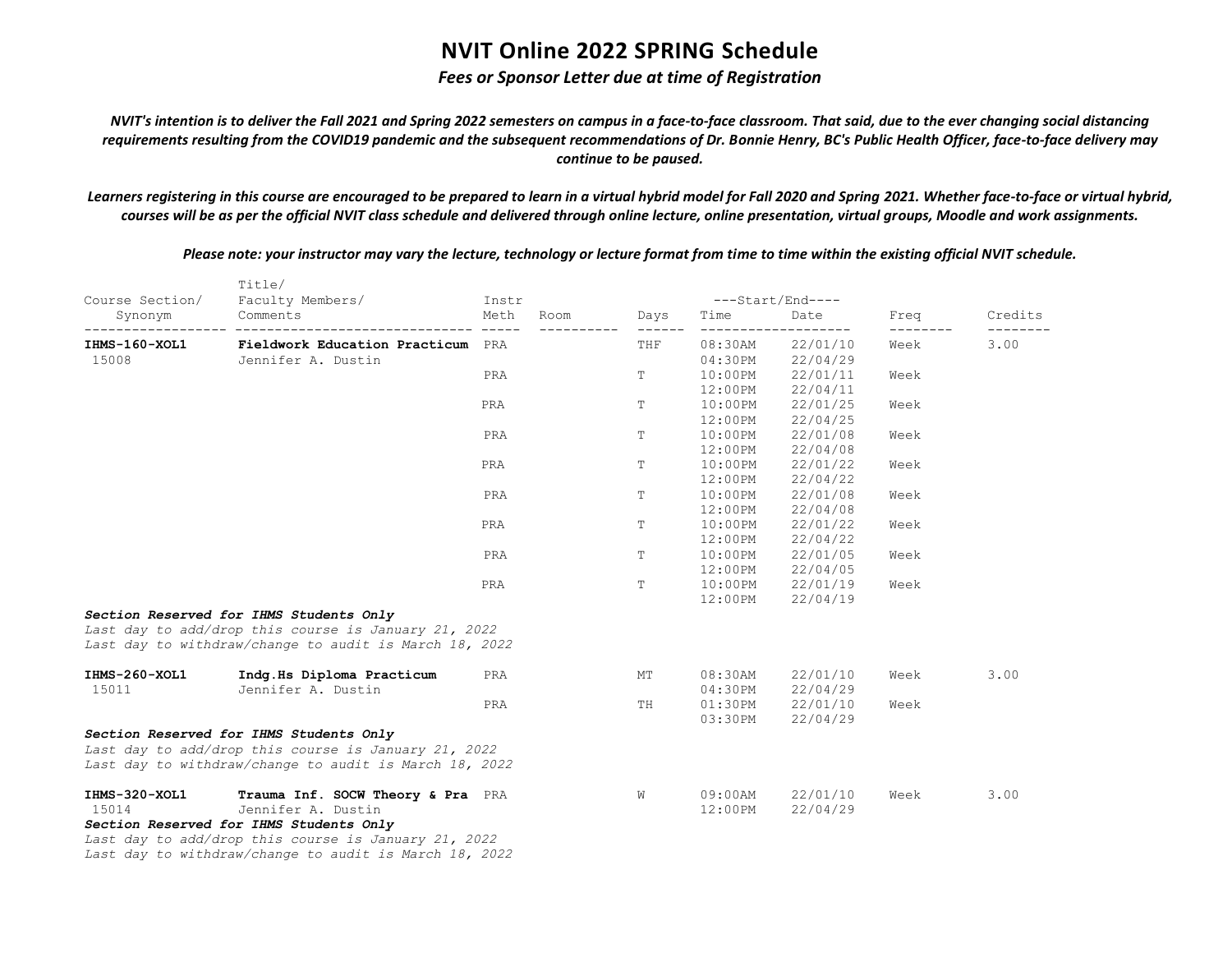### *Fees or Sponsor Letter due at time of Registration*

*NVIT's intention is to deliver the Fall 2021 and Spring 2022 semesters on campus in a face-to-face classroom. That said, due to the ever changing social distancing requirements resulting from the COVID19 pandemic and the subsequent recommendations of Dr. Bonnie Henry, BC's Public Health Officer, face-to-face delivery may continue to be paused.*

*Learners registering in this course are encouraged to be prepared to learn in a virtual hybrid model for Fall 2020 and Spring 2021. Whether face-to-face or virtual hybrid, courses will be as per the official NVIT class schedule and delivered through online lecture, online presentation, virtual groups, Moodle and work assignments.*

| Course Section/        | Title/<br>Faculty Members/                                                                                                                                  | Instr        |        |                           | $---Start/End---$    |      |         |
|------------------------|-------------------------------------------------------------------------------------------------------------------------------------------------------------|--------------|--------|---------------------------|----------------------|------|---------|
| Synonym                | Comments                                                                                                                                                    | Meth<br>Room | Days   | Time                      | Date                 | Freq | Credits |
| IHMS-353-XOL1<br>15017 | Adv. Interpersonal Skills HS<br>Jennifer A. Dustin                                                                                                          | LEC          | W      | $02:00$ PM<br>$05:00$ PM  | 22/01/10<br>22/04/29 | Week | 3.00    |
|                        | Section Reserved for IHMS Students Only<br>Last day to add/drop this course is January 21, 2022<br>Last day to withdraw/change to audit is March 18, 2022   |              |        |                           |                      |      |         |
| IHWA-250-XOL1<br>15454 | Relapse Prevention<br>TBA                                                                                                                                   | LEC          |        |                           | 22/01/16<br>22/01/23 | Week | 3.00    |
|                        |                                                                                                                                                             | LEC          |        | MTWTHF 08:30AM<br>04:30PM | 22/01/24<br>22/01/28 | Week |         |
|                        |                                                                                                                                                             | LEC          |        |                           | 22/01/29<br>22/02/05 | Week |         |
|                        | Section Reserved for IHWA Students Only<br>Last day to add/drop this course is January 18, 2022<br>Last day to withdraw/change to audit is January 29, 2022 |              |        |                           |                      |      |         |
| IHWA-327-XOL1<br>15474 | Blood Borne Pathogens<br>Patrick Paul                                                                                                                       | LEC          |        |                           | 22/01/02<br>22/01/09 | Week | 3.00    |
|                        |                                                                                                                                                             | LEC          |        | MTWTHF 08:30AM<br>04:30PM | 22/01/10<br>22/01/14 | Week |         |
|                        | Section Reserved for IHWA Students Only<br>Last day to add/drop this course is January 4, 2022<br>Last day to withdraw/change to audit is January 15, 2022  | LEC          |        |                           | 22/01/15<br>22/01/22 | Week |         |
| IHWA-339-XOL1<br>15480 | Cultural - Stress & Trauma<br>TBA                                                                                                                           | LEC          |        |                           | 22/01/23<br>22/01/30 | Week | 3.00    |
|                        |                                                                                                                                                             | LEC          | MTWTHF | $08:30$ AM<br>04:30PM     | 22/01/31<br>22/01/04 | Week |         |
|                        | Section Reserved for IHWA Students Only                                                                                                                     | LEC          |        |                           | 22/02/05<br>22/02/12 | Week |         |
|                        | Last day to add/drop this course is January 25, 2022                                                                                                        |              |        |                           |                      |      |         |

*Please note: your instructor may vary the lecture, technology or lecture format from time to time within the existing official NVIT schedule.*

*Last day to withdraw/change to audit is February 5, 2022*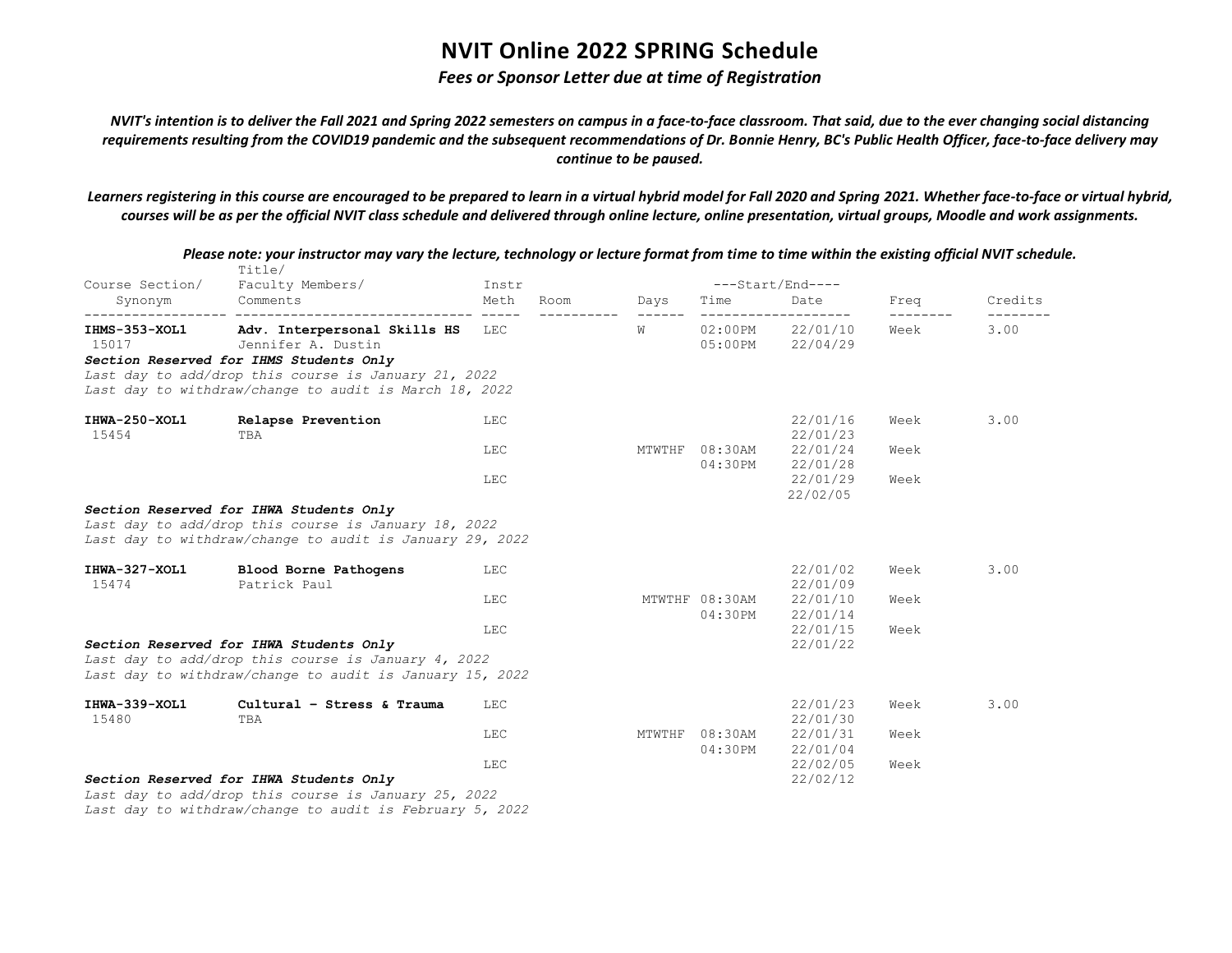### *Fees or Sponsor Letter due at time of Registration*

*NVIT's intention is to deliver the Fall 2021 and Spring 2022 semesters on campus in a face-to-face classroom. That said, due to the ever changing social distancing requirements resulting from the COVID19 pandemic and the subsequent recommendations of Dr. Bonnie Henry, BC's Public Health Officer, face-to-face delivery may continue to be paused.*

*Learners registering in this course are encouraged to be prepared to learn in a virtual hybrid model for Fall 2020 and Spring 2021. Whether face-to-face or virtual hybrid, courses will be as per the official NVIT class schedule and delivered through online lecture, online presentation, virtual groups, Moodle and work assignments.*

*Please note: your instructor may vary the lecture, technology or lecture format from time to time within the existing official NVIT schedule.*

| Course Section/ | Title/<br>Faculty Members/                                | Instr      |             |      | ---Start/End---- |          |                   |         |
|-----------------|-----------------------------------------------------------|------------|-------------|------|------------------|----------|-------------------|---------|
| Synonym         | Comments                                                  | Meth       | Room        | Days | Time             | Date     | Freq              | Credits |
| IHWA-360-XOL1   | Community Engagement in Health LEC                        |            | ----------- |      |                  | 22/03/27 | ---------<br>Week | 3.00    |
| 15665           | TBA                                                       |            |             |      |                  | 22/04/03 |                   |         |
|                 |                                                           | <b>LEC</b> |             |      | MTWTHF 08:30AM   | 22/04/04 | Week              |         |
|                 |                                                           |            |             |      | $04:30$ PM       | 22/04/08 |                   |         |
|                 |                                                           | LEC        |             |      |                  | 22/04/09 | Week              |         |
|                 | Section Reserved for IHWA Students Only                   |            |             |      |                  | 22/04/16 |                   |         |
|                 | Last day to add/drop this course is March 29, 2022        |            |             |      |                  |          |                   |         |
|                 | Last day to withdraw/change to audit is April 9, 2022     |            |             |      |                  |          |                   |         |
| IHWA-361-XOL1   | Negotiations and Contract Man- LEC                        |            |             |      |                  | 22/04/17 | Week              | 3.00    |
| 15667           | TBA                                                       |            |             |      |                  | 22/04/24 |                   |         |
|                 |                                                           | LEC        |             |      | MTWTHF 08:30AM   | 22/04/25 | Week              |         |
|                 |                                                           |            |             |      | 04:30PM          | 22/04/29 |                   |         |
|                 |                                                           | LEC        |             |      |                  | 22/04/30 | Week              |         |
|                 | Section Reserved for IHWA Students Only                   |            |             |      |                  | 22/05/07 |                   |         |
|                 | Last day to add/drop this course is April 19, 2022        |            |             |      |                  |          |                   |         |
|                 | Last day to withdraw/change to audit is April 30, 2022    |            |             |      |                  |          |                   |         |
| IHWA-380-XOL1   | Project Management in Health LEC                          |            |             |      |                  | 22/03/06 | Week              | 3.00    |
| 15663           | TBA                                                       |            |             |      |                  | 22/03/13 |                   |         |
|                 |                                                           | LEC        |             |      | MTWTHF 08:30AM   | 22/03/14 | Week              |         |
|                 |                                                           |            |             |      | $04:30$ PM       | 22/03/18 |                   |         |
|                 |                                                           | LEC        |             |      |                  | 22/03/19 | Week              |         |
|                 | Section Reserved for IHWA Students Only                   |            |             |      |                  | 22/03/26 |                   |         |
|                 | Last day to add/drop this course is March 8, 2022         |            |             |      |                  |          |                   |         |
|                 | Last day to withdraw/change to audit is March 19, 2022    |            |             |      |                  |          |                   |         |
| IHWA-382-XOL1   | Proposal Writing in Health                                | LEC        |             |      |                  | 22/02/13 | Week              | 3.00    |
| 15470           | TBA                                                       |            |             |      |                  | 22/02/21 |                   |         |
|                 |                                                           | LEC        |             |      | TWTHFS 08:30AM   | 22/02/22 | Week              |         |
|                 |                                                           |            |             |      | $04:30$ PM       | 22/02/26 |                   |         |
|                 |                                                           | LEC        |             |      |                  | 22/02/27 | Week              |         |
|                 | Section Reserved for IHWA Students Only                   |            |             |      |                  | 22/03/04 |                   |         |
|                 | Last day to add/drop this course is February 15, 2022     |            |             |      |                  |          |                   |         |
|                 | Last day to withdraw/change to audit is February 26, 2022 |            |             |      |                  |          |                   |         |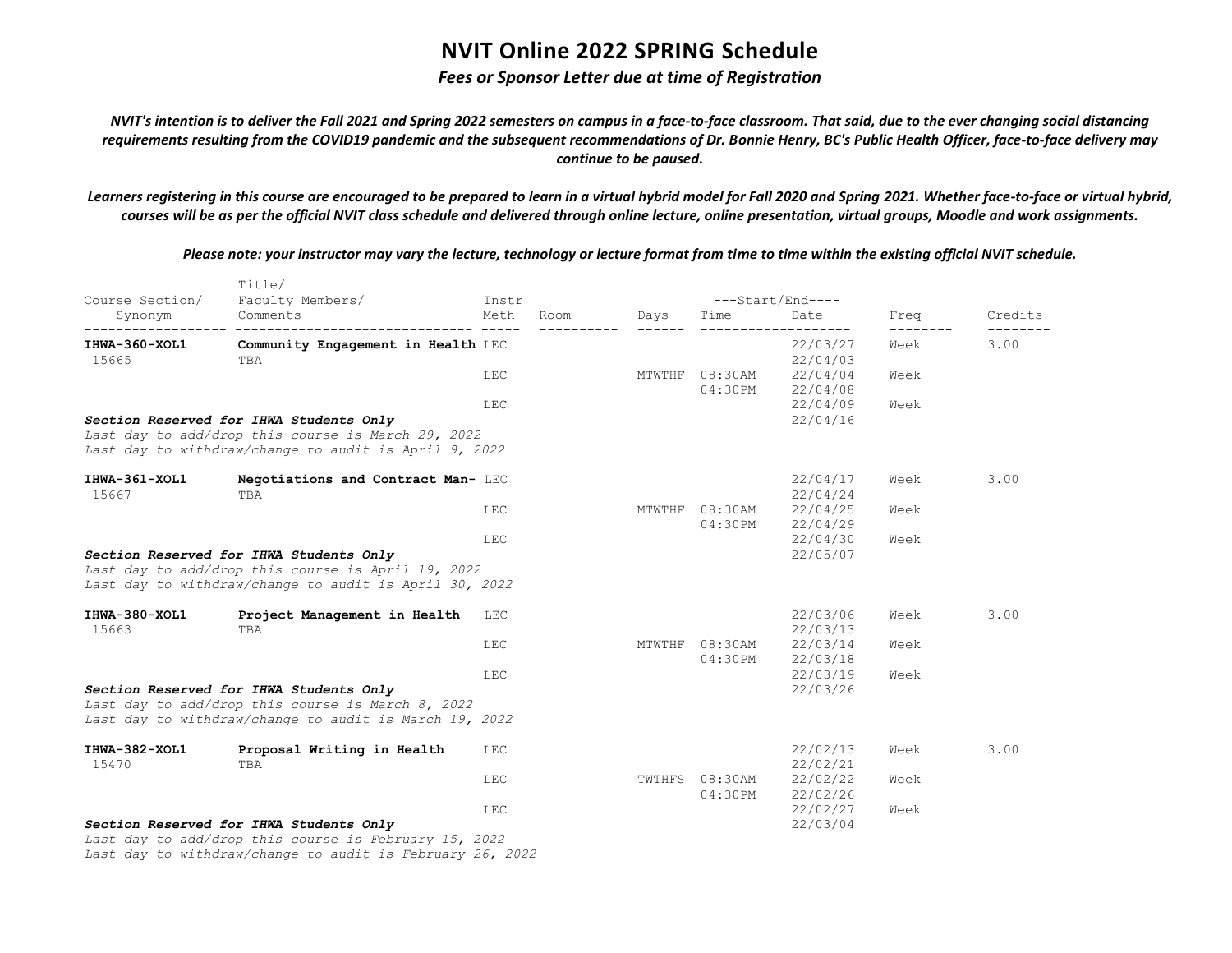### *Fees or Sponsor Letter due at time of Registration*

*NVIT's intention is to deliver the Fall 2021 and Spring 2022 semesters on campus in a face-to-face classroom. That said, due to the ever changing social distancing requirements resulting from the COVID19 pandemic and the subsequent recommendations of Dr. Bonnie Henry, BC's Public Health Officer, face-to-face delivery may continue to be paused.*

*Learners registering in this course are encouraged to be prepared to learn in a virtual hybrid model for Fall 2020 and Spring 2021. Whether face-to-face or virtual hybrid, courses will be as per the official NVIT class schedule and delivered through online lecture, online presentation, virtual groups, Moodle and work assignments.*

*Please note: your instructor may vary the lecture, technology or lecture format from time to time within the existing official NVIT schedule.*

| Course Section/               | Title/<br>Faculty Members/                                                                                                                                                  | Instr      |      |       | ---Start/End----         |                      |      |         |  |
|-------------------------------|-----------------------------------------------------------------------------------------------------------------------------------------------------------------------------|------------|------|-------|--------------------------|----------------------|------|---------|--|
| Synonym                       | Comments                                                                                                                                                                    | Meth       | Room | Days  | Time                     | Date                 | Freq | Credits |  |
| INLG-181-XCOL1<br>15550       | Issues, Principles & Practices LEC<br>Mandy Na'zinek Jimmie                                                                                                                 | LEC        |      | F     | 01:30PM<br>04:30M        | 22/01/10<br>22/04/29 | Week | 3.00    |  |
|                               | Last day to add/drop this course is January 21, 2022<br>Last day to withdraw/change to audit is March 18, 2022                                                              |            |      |       |                          |                      |      |         |  |
| <b>INST-060-XOL1</b><br>15020 | Indigenous Studies (Prov)<br>Faye G. Ahdemar<br>Last day to add/drop this course is January 21, 2022<br>Last day to withdraw/change to audit is March 18, 2022              | LEC        |      | F     | $09:00$ AM<br>12:00PM    | 22/01/10<br>22/04/29 | Week | 0.00    |  |
| $INT-241-XOL2$<br>15343       | First Nations Cultural Dev I<br>Nedra McKay<br>Last day to add/drop this course is January 21, 2022<br>Last day to withdraw/change to audit is March 18, 2022               | LEC        |      | W     | $02:00$ PM<br>05:00PM    | 22/01/10<br>22/04/29 | Week | 3.00    |  |
| MATH-040-XOL1<br>15023        | ALFM LEVEL V & VI<br>Dick Wowchuk<br>Last day to add/drop this course is January 21, 2022<br>Last day to withdraw/change to audit is March 18, 2022                         | <b>LEC</b> |      | MTWTH | $09:00$ AM<br>$10:30$ AM | 22/01/10<br>22/04/29 | Week | 0.00    |  |
| <b>MATH-055-XOL1</b><br>15026 | Introduction to Algebra II<br>Stefan P. Zabek<br>Last day to add/drop this course is January 21, 2022<br>Last day to withdraw/change to audit is March 18, 2022             | LEC        |      | MTWTH | $09:00$ AM<br>$10:30$ AM | 22/01/10<br>22/04/29 | Week | 0.00    |  |
| MATH-057-XOL1<br>15029        | Intermediate Algebra I<br>Stefan P. Zabek<br>Last day to add/drop this course is January 21, 2022<br>Last day to withdraw/change to audit is March 18, 2022                 | LEC        |      | MTWTH | $10:35$ AM<br>12:05PM    | 22/01/10<br>22/04/29 | Week | 0.00    |  |
| NLEK-111-XCOL1<br>15544       | Nle?kepmx: Pron. Root Syll.<br>David Antoine/Mandy Jimmie<br>Last day to add/drop this course is January 21, 2022<br>Last day to withdraw/change to audit is March 18, 2022 | <b>LEC</b> |      | TTH   | 03:05PM<br>04:35PM       | 22/01/10<br>22/04/29 | Week | 3.00    |  |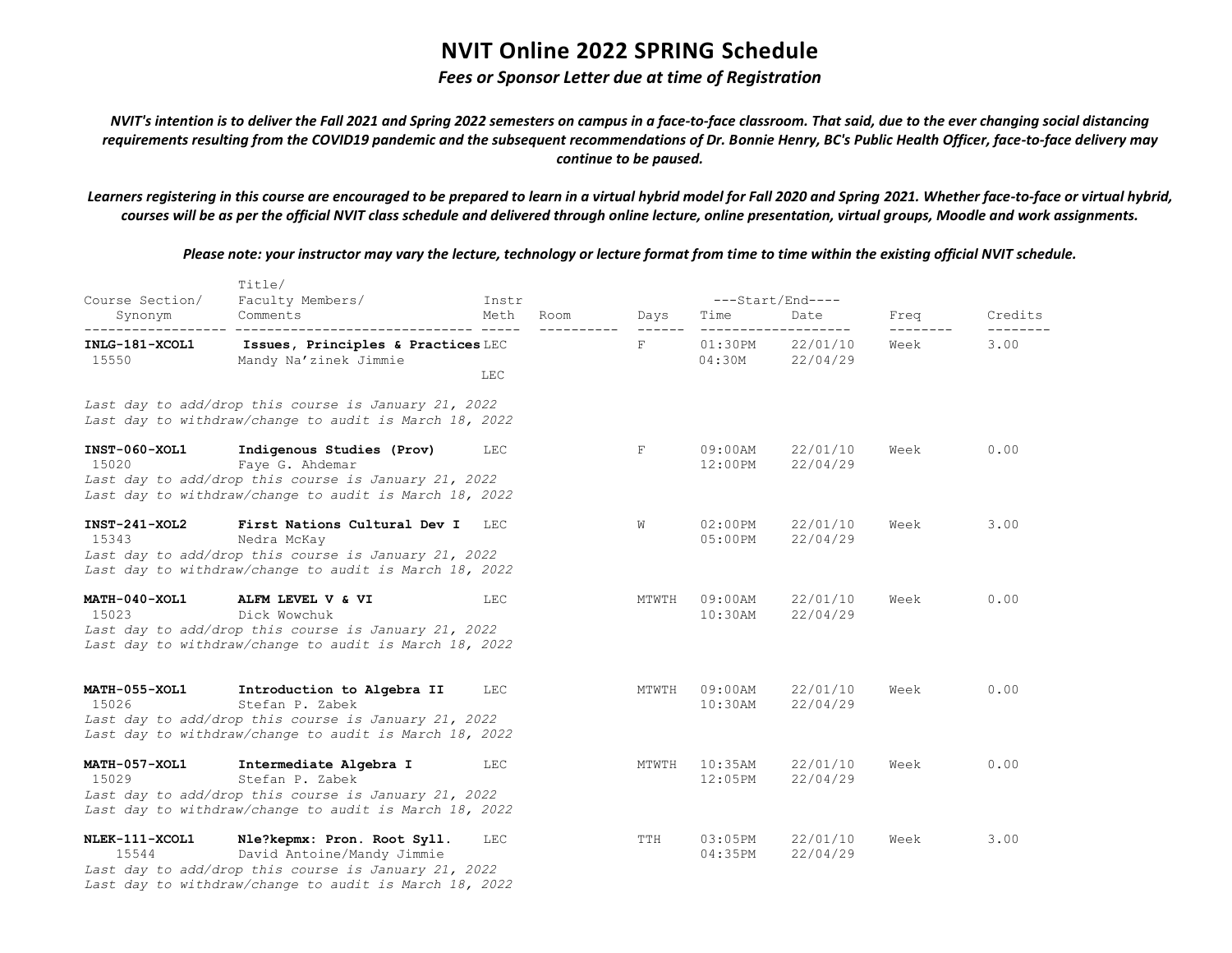### *Fees or Sponsor Letter due at time of Registration*

*NVIT's intention is to deliver the Fall 2021 and Spring 2022 semesters on campus in a face-to-face classroom. That said, due to the ever changing social distancing requirements resulting from the COVID19 pandemic and the subsequent recommendations of Dr. Bonnie Henry, BC's Public Health Officer, face-to-face delivery may continue to be paused.*

*Learners registering in this course are encouraged to be prepared to learn in a virtual hybrid model for Fall 2020 and Spring 2021. Whether face-to-face or virtual hybrid, courses will be as per the official NVIT class schedule and delivered through online lecture, online presentation, virtual groups, Moodle and work assignments.*

*Please note: your instructor may vary the lecture, technology or lecture format from time to time within the existing official NVIT schedule.*

| Course Section/         | Title/                                                                                                                                                                      |                                |      |        | ---Start/End----         |                                                                      |                      |         |
|-------------------------|-----------------------------------------------------------------------------------------------------------------------------------------------------------------------------|--------------------------------|------|--------|--------------------------|----------------------------------------------------------------------|----------------------|---------|
| Synonym                 | Faculty Members/<br>Comments                                                                                                                                                | Instr<br>Meth<br>$\frac{1}{2}$ | Room | Days   | Time                     | Date                                                                 | Freq                 | Credits |
| NLEK-121-XCOL1<br>15546 | Nle?kepmx Action & Interact<br>Larry Antoine/Mandy Jimmie<br>Last day to add/drop this course is January 21, 2022<br>Last day to withdraw/change to audit is March 18, 2022 | LEC                            |      | TTH    | $01:30$ AM<br>$03:00$ PM | 22/01/10<br>22/04/29                                                 | Week                 | 3.00    |
| NLEK-122-XCOL1<br>15759 | Nle?kepmx Voc. Socio-Spat.I<br>June Shackley<br>Last day to add/drop this course is January 10, 2022<br>Last day to withdraw/change to audit is March 18, 2022              | LEC                            |      | M      | $05:00$ PM<br>$08:00$ PM | 22/01/10<br>22/04/29                                                 | Week                 | 3.00    |
| NLEK-131-XCOL1<br>15548 | Nle?kepmx Spec Topics Immer<br>Mandy Na'zinek Jimmie<br>Last day to add/drop this course is January 21, 2022<br>Last day to withdraw/change to audit is March 18, 2022      | LEC                            |      | W      | $05:00$ AM<br>08:00PM    | 22/01/10<br>22/04/29                                                 | Week                 | 3.00    |
| POLI-121-XOL1<br>15032  | Contemp. Political Ideologies LEC<br>Sharon McIvor<br>Last day to add/drop this course is January 21, 2022<br>Last day to withdraw/change to audit is March 18, 2022        |                                |      | T      | $01:30$ PM<br>$04:30$ PM | 22/01/10<br>22/04/29                                                 | Week                 | 3.00    |
| PSYC-115-XOL1<br>15460  | Adolescence and Addiction<br>TBA                                                                                                                                            | LEC<br><b>LEC</b><br>LEC       |      | MTWTHF | $08:30$ AM<br>$04:30$ PM | 22/03/20<br>22/03/27<br>22/03/28<br>22/04/01<br>22/04/02<br>22/04/09 | Week<br>Week<br>Week | 3.00    |
|                         | Last day to add/drop this course is March 22, 2022<br>Last day to withdraw/change to audit is April 2, 2022                                                                 |                                |      |        |                          |                                                                      |                      |         |
| PSYC-121-XOL1<br>15036  | Introduction to Psychology II LEC<br>Denyse A. Oswald-Finch<br>Last day to add/drop this course is January 21, 2022                                                         |                                |      | W      | $02:00$ PM<br>$05:00$ PM | 22/01/10<br>22/04/29                                                 | Week                 | 3.00    |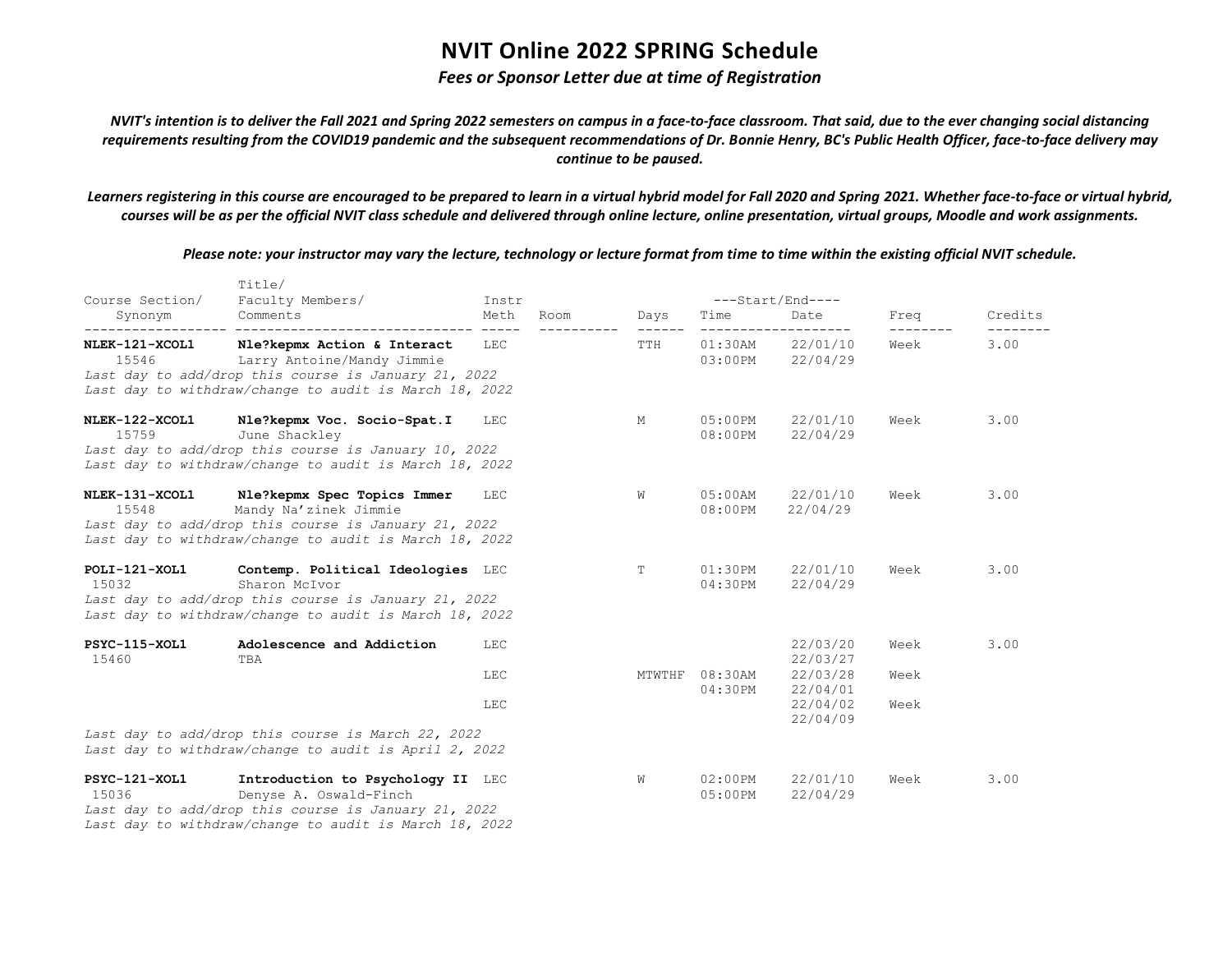### *Fees or Sponsor Letter due at time of Registration*

*NVIT's intention is to deliver the Fall 2021 and Spring 2022 semesters on campus in a face-to-face classroom. That said, due to the ever changing social distancing requirements resulting from the COVID19 pandemic and the subsequent recommendations of Dr. Bonnie Henry, BC's Public Health Officer, face-to-face delivery may continue to be paused.*

*Learners registering in this course are encouraged to be prepared to learn in a virtual hybrid model for Fall 2020 and Spring 2021. Whether face-to-face or virtual hybrid, courses will be as per the official NVIT class schedule and delivered through online lecture, online presentation, virtual groups, Moodle and work assignments.*

*Please note: your instructor may vary the lecture, technology or lecture format from time to time within the existing official NVIT schedule.*

| Course Section/          | Title/<br>Faculty Members/                                                                                                                                                                           | Instr                    |      |                      | $---Start/End---$         |                                                                      |                      |         |  |
|--------------------------|------------------------------------------------------------------------------------------------------------------------------------------------------------------------------------------------------|--------------------------|------|----------------------|---------------------------|----------------------------------------------------------------------|----------------------|---------|--|
| Synonym                  | Comments                                                                                                                                                                                             | Meth                     | Room | Days                 | Time                      | Date                                                                 | Freq                 | Credits |  |
| PSYC-121-XOL2<br>15109   | -------------------------------<br>Introduction to Psychology II LEC<br>James Beck<br>Last day to add/drop this course is January 21, 2022<br>Last day to withdraw/change to audit is March 18, 2022 |                          |      | $- - - - - - -$<br>W | $09:00$ AM<br>12:00PM     | 22/01/10<br>22/04/29                                                 | Week                 | 3.00    |  |
| PSYC-223-XOL1<br>15039   | Lifespan Human Development II LEC<br>Denyse A. Oswald-Finch<br>Last day to add/drop this course is January 21, 2022<br>Last day to withdraw/change to audit is March 18, 2022                        |                          |      | F                    | $09:00$ AM<br>$12:00$ PM  | 22/01/10<br>22/04/29                                                 | Week                 | 3.00    |  |
| PSYC-223-XOL2<br>15112   | Lifespan Human Development II LEC<br>James Beck<br>Last day to add/drop this course is January 21, 2022<br>Last day to withdraw/change to audit is March 18, 2022                                    |                          |      | F                    | $09:00$ AM<br>12:00PM     | 22/01/10<br>22/04/29                                                 | Week                 | 3.00    |  |
| PSYC-225-XOL1<br>15462   | Historical Trauma on FN<br>TBA                                                                                                                                                                       | LEC<br><b>LEC</b><br>LEC |      |                      | TWTHFS 08:30AM<br>04:30PM | 22/04/10<br>22/04/18<br>22/04/19<br>22/04/23<br>22/04/24<br>22/04/30 | Week<br>Week<br>Week | 3.00    |  |
|                          | Last day to add/drop this course is April 12, 2022<br>Last day to withdraw/change to audit is April 23, 2022                                                                                         |                          |      |                      |                           |                                                                      |                      |         |  |
| $SOCI-121-XOL1$<br>15115 | Introduction to Sociology II LEC<br>Roman Erinburg<br>Last day to add/drop this course is January 21, 2022<br>Last day to withdraw/change to audit is March 18, 2022                                 |                          |      | T                    | $09:00$ AM<br>$12:00$ PM  | 22/01/10<br>22/04/29                                                 | Week                 | 3.00    |  |
| $SOCI-133-XOL1$<br>15447 | Group Dynamics<br>TBA                                                                                                                                                                                | LEC<br>LEC               |      |                      | MTWTHF 08:30AM            | 22/03/13<br>22/03/20<br>22/03/21                                     | Week<br>Week         | 3.00    |  |
|                          | Last day to add (drop this course is March $15$ $2022$                                                                                                                                               | LEC                      |      |                      | 04:30PM                   | 22/03/25<br>22/03/26<br>22/04/02                                     | Week                 |         |  |

*Last day to add/drop this course is March 15, 2022 Last day to withdraw/change to audit March 26, 2022*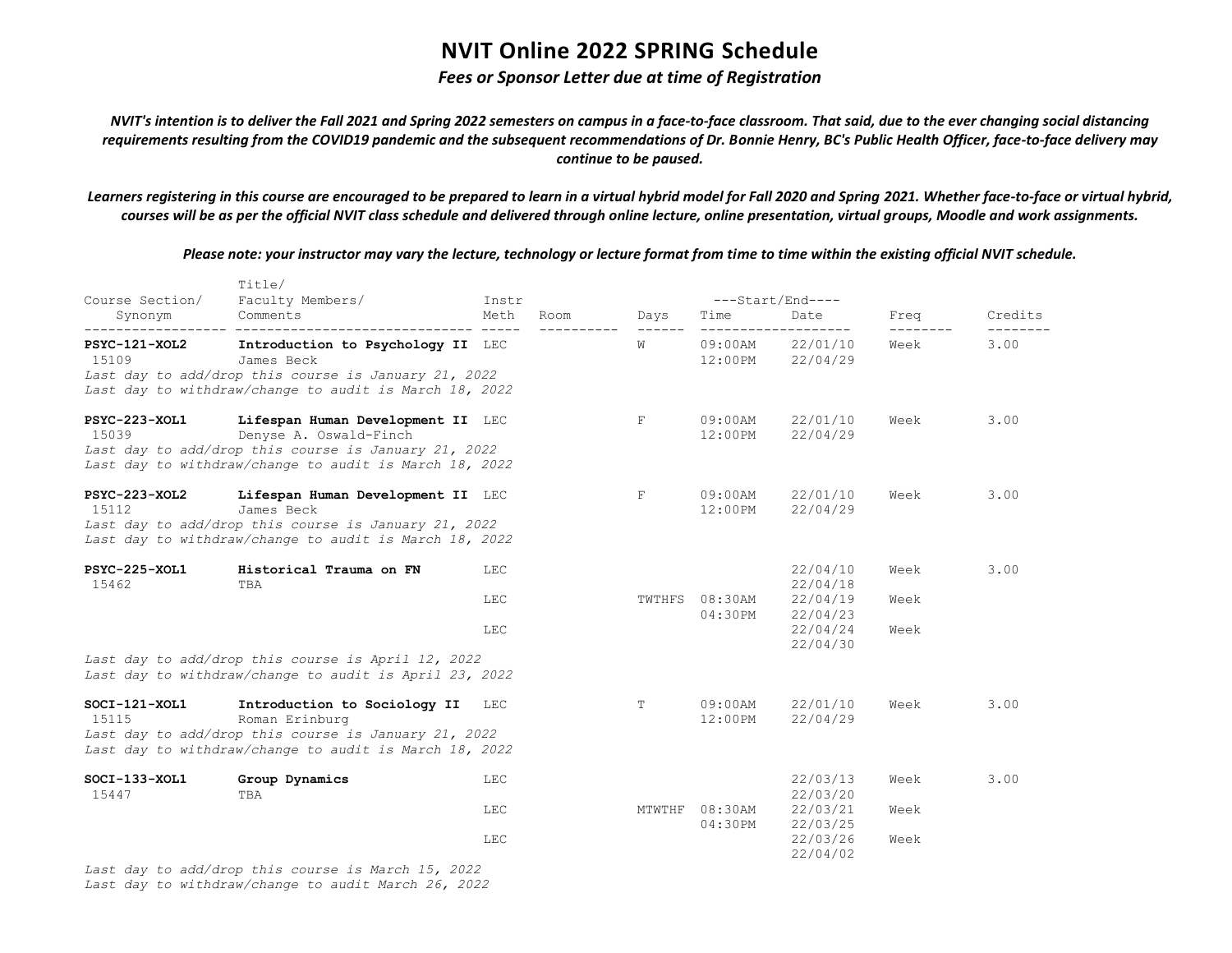#### *Fees or Sponsor Letter due at time of Registration*

*NVIT's intention is to deliver the Fall 2021 and Spring 2022 semesters on campus in a face-to-face classroom. That said, due to the ever changing social distancing requirements resulting from the COVID19 pandemic and the subsequent recommendations of Dr. Bonnie Henry, BC's Public Health Officer, face-to-face delivery may continue to be paused.*

*Learners registering in this course are encouraged to be prepared to learn in a virtual hybrid model for Fall 2020 and Spring 2021. Whether face-to-face or virtual hybrid, courses will be as per the official NVIT class schedule and delivered through online lecture, online presentation, virtual groups, Moodle and work assignments.*

| Course Section/           | Title/<br>Faculty Members/                                                                                                                                                                                            | Instr        |      | ---Start/End----         |                                      |      |         |
|---------------------------|-----------------------------------------------------------------------------------------------------------------------------------------------------------------------------------------------------------------------|--------------|------|--------------------------|--------------------------------------|------|---------|
| Synonym                   | Comments                                                                                                                                                                                                              | Meth<br>Room | Days | Time                     | Date                                 | Freq | Credits |
| SOCI-200-XOL1<br>15043    | Nature of Racism & Indig Exper LEC<br>Sharon McIvor<br>Last day to add/drop this course is January 21, 2022<br>Last day to withdraw/change to audit is March 18, 2022                                                 |              | W    |                          | 09:00AM 22/01/10<br>12:00PM 22/04/29 | Week | 3.00    |
| SOCW-200B-XOL1<br>15046   | Intro to Social Welfare in Can LEC<br>Nedra McKay<br>Last day to add/drop this course is January 21, 2022<br>Last day to withdraw/change to audit is March 18, 2022                                                   |              | TH   | $09:00$ AM<br>$12:00$ PM | 22/01/10<br>22/04/29                 | Week | 3.00    |
| $SOCW-200B-XOL2$<br>15119 | Intro to Social Welfare in Can LEC<br>Marcia E. Mejia-Blanco<br>Last day to add/drop this course is January 21, 2022<br>Last day to withdraw/change to audit is March 18, 2022                                        |              | F    | $01:30$ PM<br>04:30PM    | 22/01/10<br>22/04/29                 | Week | 3.00    |
| $SOCW-301-XOL1$<br>15049  | Intro. to Social Work Research LEC<br>Joanne L. Armstrong<br>Section Reserved for BSW Students Only<br>Last day to add/drop this course is January 21, 2022<br>Last day to withdraw/change to audit is March 18, 2022 |              | TH   | $09:00$ AM<br>$12:00$ PM | 22/01/10<br>22/04/08                 | Week | 3.00    |
| $SOCW-301-XOL2$<br>15122  | Intro. to Social Work Research LEC<br>Mari Otomo<br>Section Reserved for BSW Students Only<br>Last day to add/drop this course is January 21, 2022<br>Last day to withdraw/change to audit is March 18, 2022          |              | TH   | $01:30$ PM<br>04:30PM    | 22/01/10<br>22/04/08                 | Week | 3.00    |
| $SOCW-304-XOL1$<br>15052  | Social Work Field Practice<br>Joanne L. Armstrong                                                                                                                                                                     | PRA          | W    | $02:00$ PM<br>$05:00$ PM | 22/01/26<br>22/01/26                 | Week | 6.00    |
|                           |                                                                                                                                                                                                                       | PRA          | W    |                          | 02:00PM 22/02/16<br>05:00PM 22/02/16 | Week |         |
|                           |                                                                                                                                                                                                                       | PRA          | W    |                          | 02:00PM 22/03/09<br>05:00PM 22/03/09 | Week |         |
|                           |                                                                                                                                                                                                                       | PRA          | W    | $02:00$ PM<br>05:00PM    | 22/03/30<br>22/03/30                 | Week |         |

*Please note: your instructor may vary the lecture, technology or lecture format from time to time within the existing official NVIT schedule.*

*Section Reserved for BSW Students Only*

*Last day to add/drop this course is January 21, 2022*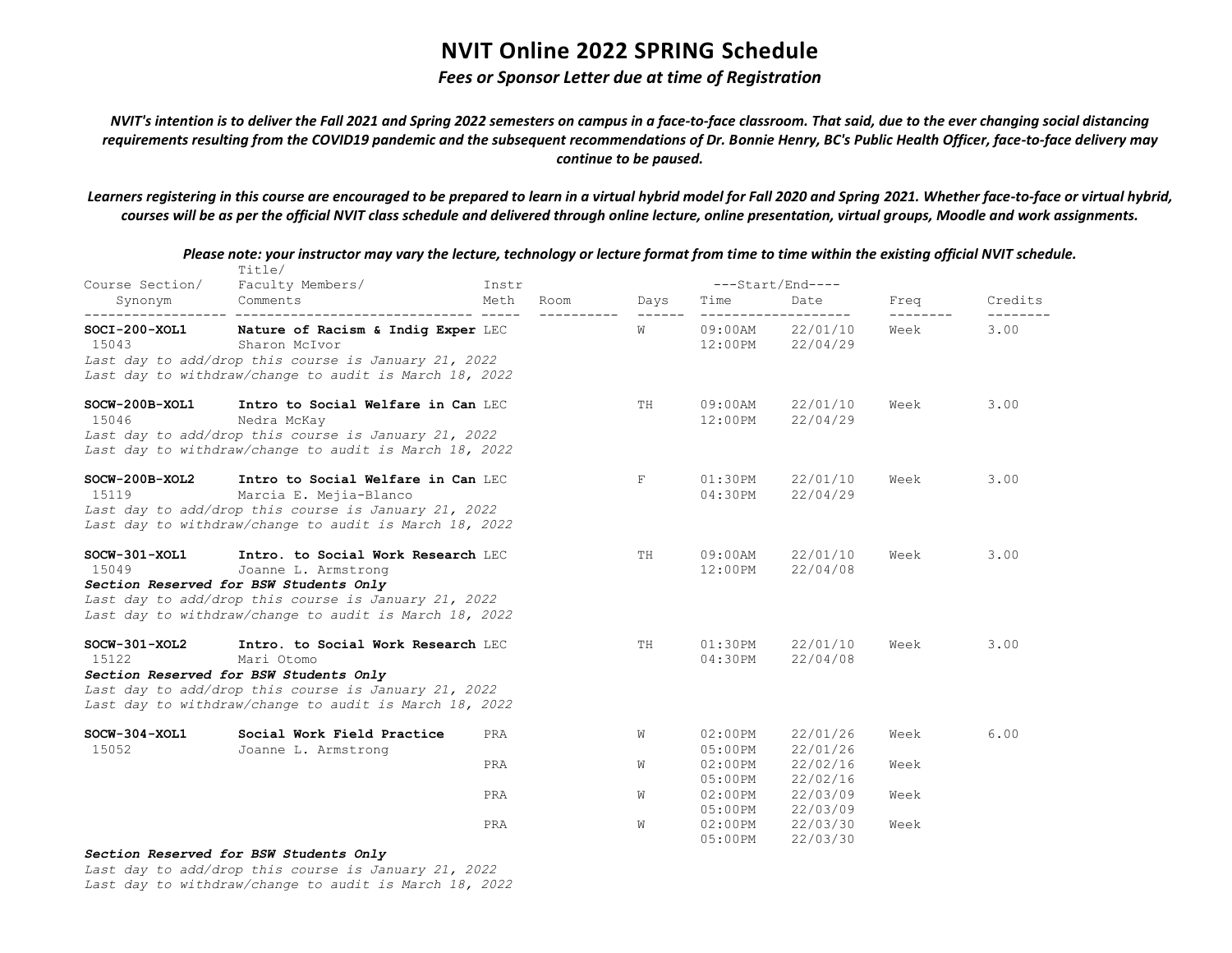#### *Fees or Sponsor Letter due at time of Registration*

*NVIT's intention is to deliver the Fall 2021 and Spring 2022 semesters on campus in a face-to-face classroom. That said, due to the ever changing social distancing requirements resulting from the COVID19 pandemic and the subsequent recommendations of Dr. Bonnie Henry, BC's Public Health Officer, face-to-face delivery may continue to be paused.*

*Learners registering in this course are encouraged to be prepared to learn in a virtual hybrid model for Fall 2020 and Spring 2021. Whether face-to-face or virtual hybrid, courses will be as per the official NVIT class schedule and delivered through online lecture, online presentation, virtual groups, Moodle and work assignments.*

Title/ Course Section/ Faculty Members/ Instr ---Start/End---- Synonym Comments Meth Room Days Time Date Freq Credits ------------------ ------------------------------ ----- ---------- ------ ------------------- -------- -------- **SOCW-304-XOL2 Social Work Field Practice** PRA T 01:30PM 22/01/18 Week 6.00 15125 Mari Otomo 04:30PM 22/01/18 PRA T 01:30PM 22/02/15 Week 04:30PM 22/02/15 PRA T 01:30PM 22/03/08 Week 04:30PM 22/03/08 PRA T 01:30PM 22/03/29 Week 04:30PM 22/03/29 *Section Reserved for BSW Students Only Last day to add/drop this course is January 21, 2022 Last day to withdraw/change to audit is March 18, 2022* **SOCW-402-XOL1 Field Practice 2** PRA M 09:00AM 22/01/17 Week 9.00 15058 Elaine Herbert 12:00PM 22/01/17 PRA M 09:00AM 22/02/14 Week 12:00PM 22/02/14 PRA M 09:00AM 22/03/07 Week 12:00PM 22/03/07 PRA M 09:00AM 22/03/28 Week 12:00PM 22/03/28 *Section Reserved for BSW Students Only Last day to add/drop this course is January 21, 2022 Last day to withdraw/change to audit is March 18, 2022* **SOCW-402-XOL2 Field Practice 2** PRA M 01:30PM 22/01/17 Week 9.00 15134 Ursula Katic 04:30PM 22/01/17 PRA M 01:30PM 22/02/14 Week

04:30PM 22/02/14

04:30PM 22/03/07

04:30PM 22/03/28

PRA M 01:30PM 22/03/07 Week

PRA M 01:30PM 22/03/28 Week

*Please note: your instructor may vary the lecture, technology or lecture format from time to time within the existing official NVIT schedule.*

*Section Reserved for BSW Students Only*

*Last day to add/drop this course is January 21, 2022 Last day to withdraw/change to audit is March 18, 2022*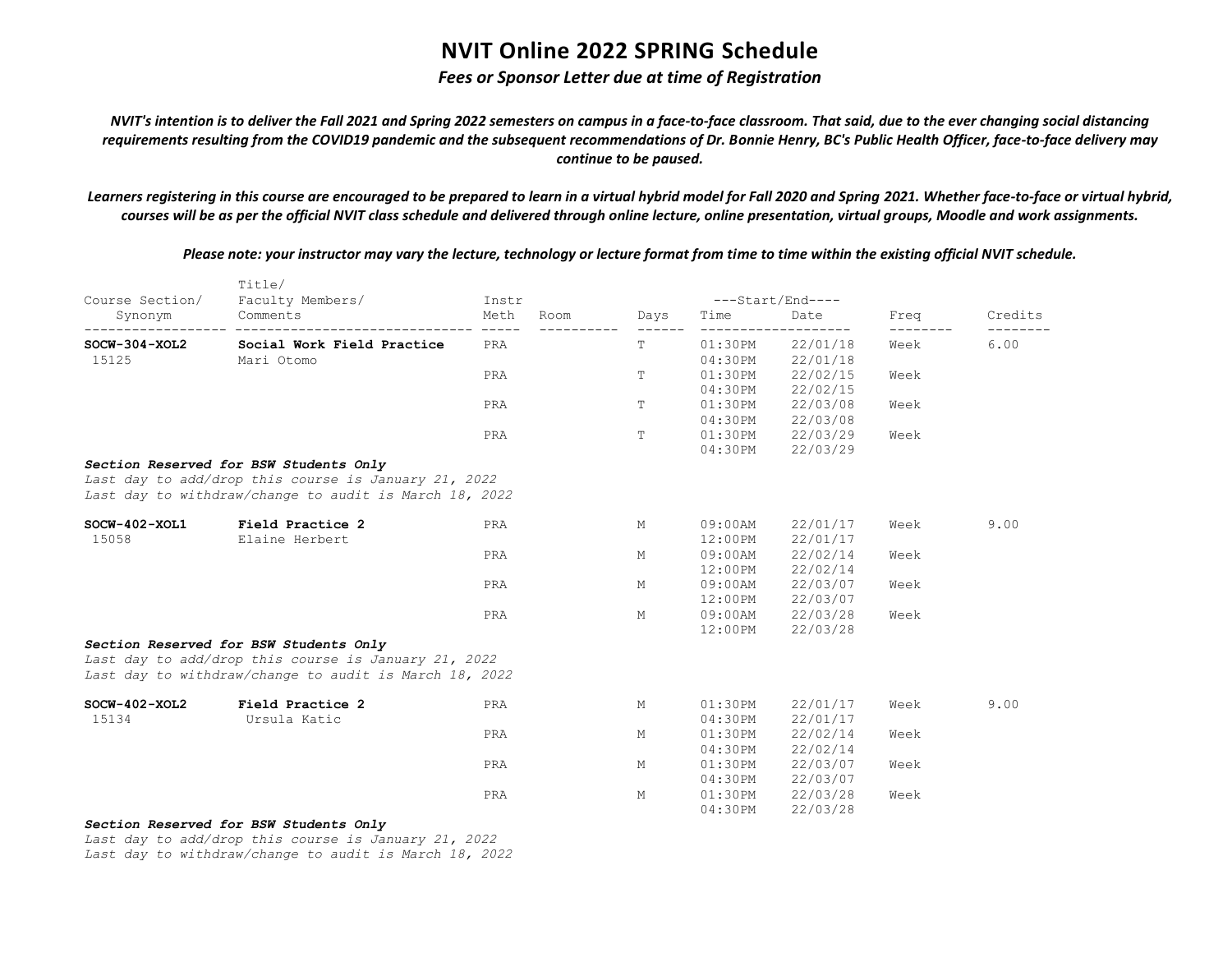### *Fees or Sponsor Letter due at time of Registration*

*NVIT's intention is to deliver the Fall 2021 and Spring 2022 semesters on campus in a face-to-face classroom. That said, due to the ever changing social distancing requirements resulting from the COVID19 pandemic and the subsequent recommendations of Dr. Bonnie Henry, BC's Public Health Officer, face-to-face delivery may continue to be paused.*

*Learners registering in this course are encouraged to be prepared to learn in a virtual hybrid model for Fall 2020 and Spring 2021. Whether face-to-face or virtual hybrid, courses will be as per the official NVIT class schedule and delivered through online lecture, online presentation, virtual groups, Moodle and work assignments.*

*Please note: your instructor may vary the lecture, technology or lecture format from time to time within the existing official NVIT schedule.*

| Course Section/ | Title/<br>Faculty Members/                             | Instr               |      |      | ---Start/End---- |                  |                   |         |  |
|-----------------|--------------------------------------------------------|---------------------|------|------|------------------|------------------|-------------------|---------|--|
| Synonym         | Comments                                               | Meth<br>$- - - - -$ | Room | Days | Time             | Date<br>-------- | Freq              | Credits |  |
| $SOCW-402-XOL3$ | Field Practice 2                                       | PRA                 |      | М    | 09:00AM          | 22/01/17         | ---------<br>Week | 9.00    |  |
| 15137           | Lou Demaeyer                                           |                     |      |      |                  | 12:00PM 22/01/17 |                   |         |  |
|                 |                                                        | PRA                 |      | М    |                  | 09:00AM 22/02/14 | Week              |         |  |
|                 |                                                        |                     |      |      |                  | 12:00PM 22/02/14 |                   |         |  |
|                 |                                                        | PRA                 |      | М    |                  | 09:00AM 22/03/07 | Week              |         |  |
|                 |                                                        |                     |      |      |                  | 12:00PM 22/03/07 |                   |         |  |
|                 |                                                        | PRA                 |      | М    |                  | 09:00AM 22/03/14 | Week              |         |  |
|                 |                                                        |                     |      |      |                  | 12:00PM 22/03/14 |                   |         |  |
|                 | Section Reserved for BSW Students Only                 |                     |      |      |                  |                  |                   |         |  |
|                 | Last day to add/drop this course is January 21, 2022   |                     |      |      |                  |                  |                   |         |  |
|                 | Last day to withdraw/change to audit is March 18, 2022 |                     |      |      |                  |                  |                   |         |  |
| $SOCW-420-XOL1$ | Family Violence & SW Practice LEC                      |                     |      | TH   | $01:30$ PM       | 22/01/10         | Week              | 3.00    |  |
| 15061           | Rae D. Porterfield                                     |                     |      |      | $04:30$ PM       | 22/04/08         |                   |         |  |
|                 | Section Reserved for BSW Students Only                 |                     |      |      |                  |                  |                   |         |  |
|                 | Last day to add/drop this course is January 21, 2022   |                     |      |      |                  |                  |                   |         |  |
|                 | Last day to withdraw/change to audit is March 18, 2022 |                     |      |      |                  |                  |                   |         |  |
| $SOCW-420-XOL2$ | Family Violence & SW Practice LEC                      |                     |      | F    | $09:00$ AM       | 22/01/10         | Week              | 3.00    |  |
| 15140           | Lou Demaeyer                                           |                     |      |      | 12:00PM          | 22/04/08         |                   |         |  |
|                 | Section Reserved for BSW Students Only                 |                     |      |      |                  |                  |                   |         |  |
|                 | Last day to add/drop this course is January 21, 2022   |                     |      |      |                  |                  |                   |         |  |
|                 | Last day to withdraw/change to audit is March 18, 2022 |                     |      |      |                  |                  |                   |         |  |
| $SOCW-440-XOL1$ | Social Work and Mental Health LEC                      |                     |      | F    | 09:00AM          | 22/01/10         | Week              | 3.00    |  |
| 15064           | Audrey E. Ward                                         |                     |      |      | 12:00PM          | 22/04/08         |                   |         |  |
|                 | Section Reserved for BSW Students Only                 |                     |      |      |                  |                  |                   |         |  |
|                 | Last day to add/drop this course is January 21, 2022   |                     |      |      |                  |                  |                   |         |  |
|                 | Last day to withdraw/change to audit is March 18, 2022 |                     |      |      |                  |                  |                   |         |  |
| $SOCW-440-XOL2$ | Social Work and Mental Health LEC                      |                     |      | TH   | $09:00$ AM       | 22/01/10         | Week              | 3.00    |  |
| 15143           | Lou Demaeyer                                           |                     |      |      | $12:00$ PM       | 22/04/08         |                   |         |  |
|                 | Section Reserved for BSW Students Only                 |                     |      |      |                  |                  |                   |         |  |
|                 | Last day to add/drop this course is January 21, 2022   |                     |      |      |                  |                  |                   |         |  |
|                 | Last day to withdraw/change to audit is March 18, 2022 |                     |      |      |                  |                  |                   |         |  |